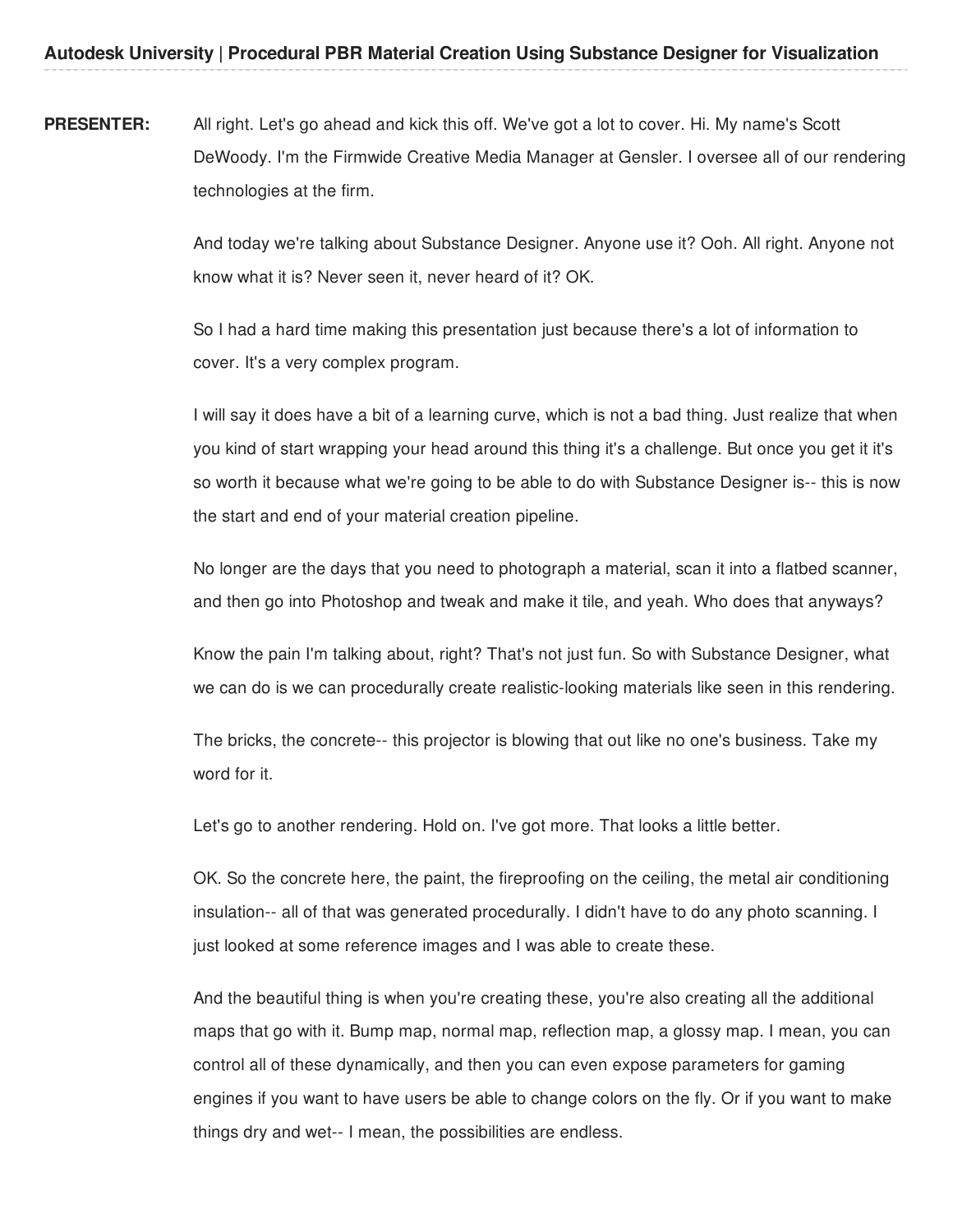Now, I'm not going be able to cover all of that today because, I'm telling you, it's a pretty complex program. But I want to give you a nice taste of what Substance can do, and then I'm going to show you how to move it into ray trace engines because although Substance is really, really great for video games-- and I'll touch Unity real quickly and the workflow for the game engines are relatively the same at that point-- but I'm going to show you how to go to things like metal ray, eye ray, V ray.

In my handout, I cover corona, redshift, and f storm as well. I'll even touch on the new Autodesk ray trace engine that ships with Max 2017.

Once we do one or two or three rendering engines, it's relatively the same process. So I didn't want to do all of them because it would just get way too redundant.

But check out the handout because I did do step-by-step step for all the engines that I just listed. So let's see. Here's a few more. More concrete. The wood.

I mean, who likes making wood tiles like that? That is the bane of my existence. When you get a little wood sample and they're like, make this everywhere. And you're like, I can't do that. That never looks good.

So just some examples. And this is a new rendering. This is a draft of mine right now, but what we're going to do is we're going to make that travertine stone on the wall over there. That's what we're going to do today.

But even this marble floor-- and I'll show you that material as well-- that's Substance. I haven't done the leather yet, but we're getting there. The wood that wraps around the top there. That's Substance. And this was all rendered in V Ray.

And so let's just go ahead and jump right in because, like I said, there's a lot to cover today. In also the Classic Downloads, you're going to get all of these templated scenes for each rendering engine that I talked about as well.

So you're to get this shader ball with a few textures. You're going to get the travertine texture as well, so you can take a look at that and download it, play with it, do whatever you want. Make your own substances. Try and load it into the rendering engine of your choice. Like I said, though, it's relatively straightforward.

And then if we have time, I'm going to go and cover a few other little technical things that are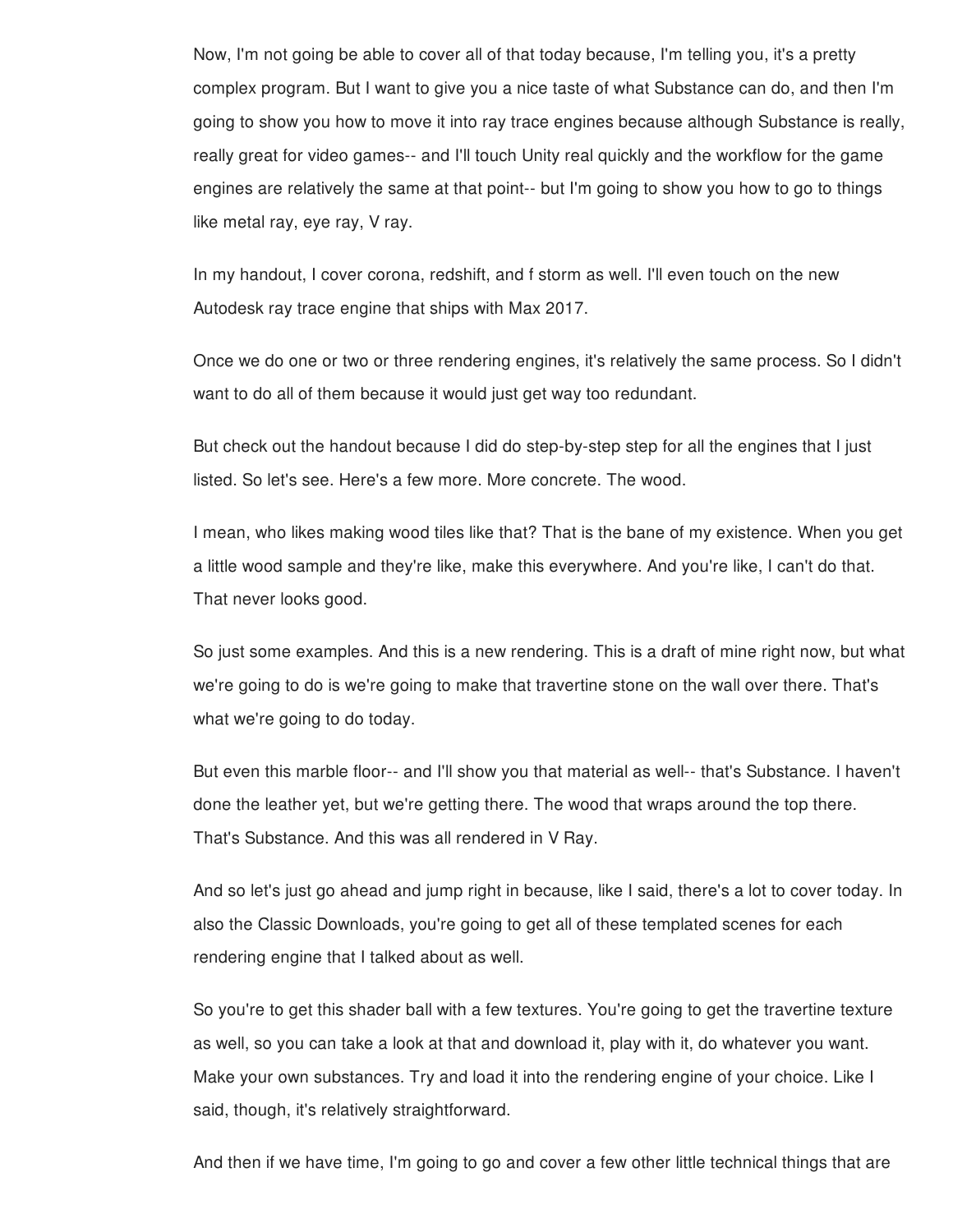actually all covered in the handout. If we don't get to those last slides, they're given to you as well so you're going to have all this information if we get to it or not.

Usually, you might have heard me earlier, I typically don't do live demos. So I don't quite know how this is going to go just yet. So everyone's in the ride with me today.

So when you open up Substance Designer, this is the UI. You've got to have your graph here, and these are the nodes that we're going to be creating today.

And you link them together-- if anyone's done any kind of visual programming, that's what it is. Dynamo. Grasshopper. It's the same concept. And then eventually we get to the very end of the chain, and we'll have our base color maps, our metallic roughness, and so forth.

You've got your File Explorer here on the left, and then also there is a Library. And this is where all the content sort of exists at ship. So you're going to have all your nodes, functions, HDRs that you can then click and drag into this view port here. And you can change your lighting dynamically like that.

You can also load your own HDRs in. You can create your own tools. There's a ton of free resources online to download.

They have Substance Share, Substance Store, Substance Source, which just came out. Substance Source is now their premium material library that you can subscribe to and have curated content that these guys have created themselves, and they look fantastic.

They are here at the show on the expo floor. So go check them out and say hi. They can show you a ton of other cool things that I'm not even going to touch today because like I said, this application is great.

And they've got two others as well. They've got an application called Bitmap to Material 3. So if you do have existing textures already, that's essentially you can drag those photographs and those textures and it'll generate normal maps, reflection maps, and everything for you based off the existing texture.

And then Substance Painter is taking substance files and you can dynamically paint on a 3D model. So if you're doing asset creation, that's a great tool for that as well.

All right. So you've got-- and we can take a look. So we'll just go through some filters.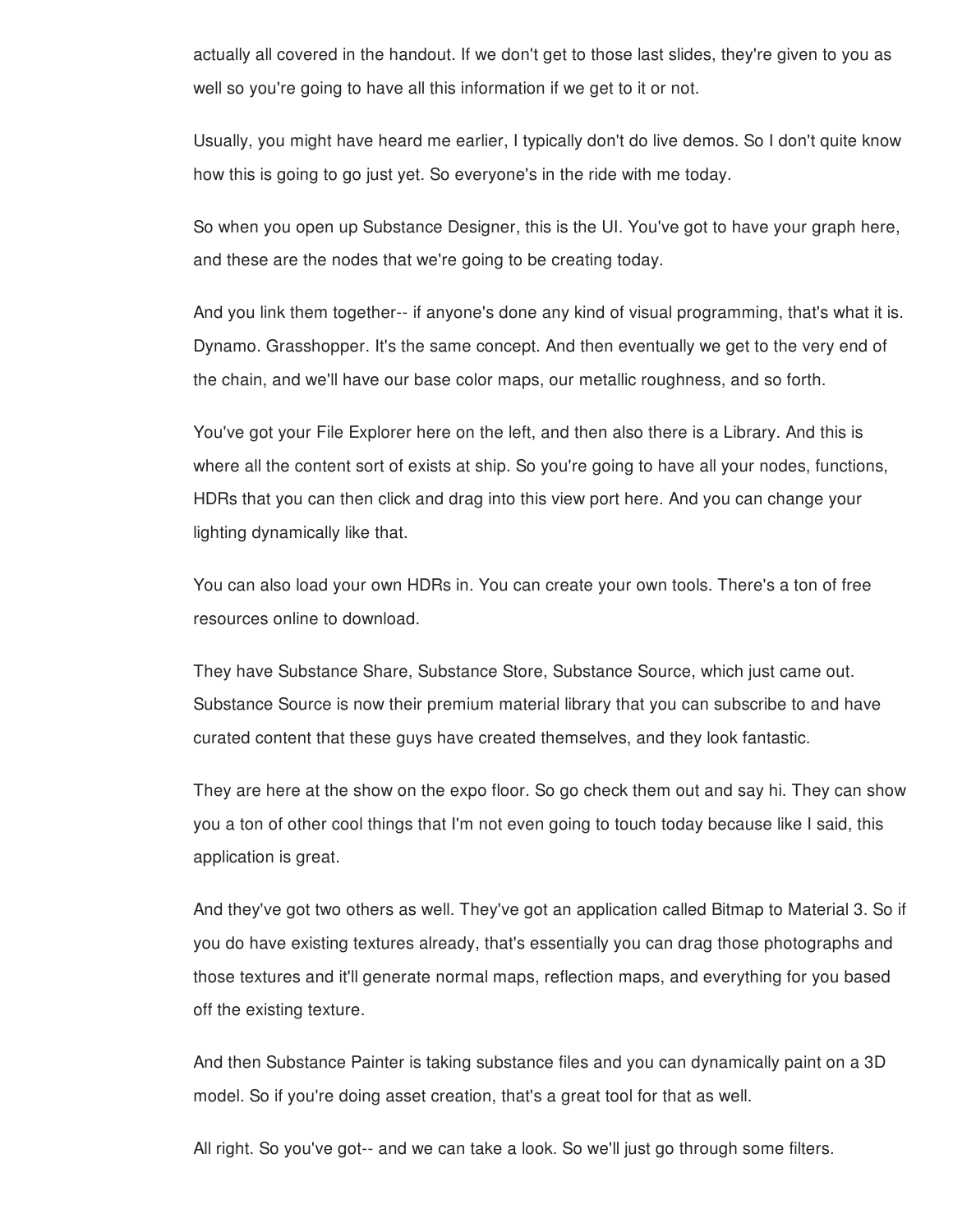There's tons and tons of nodes in here. Like I said, learning curve. Playing with all of these is really the best way. That's how I learned.

In the handout as well, I give you a ton of resources from other artists, and tutorials that you can either watch for free or purchase. They're the ones that I've purchased myself to learn a lot of this stuff. And then again, a lot of it has just been experimentation, downloading other people's Substance files, and trying to reverse engineer a lot of the effects that they've done.

And so this is where you'll find everything. But during the process of this, you're going to see me hit the spacebar a lot. And this is a really nice shortcut.

So once you get really familiar with Substance Designer, I can hit this. These are what they call the atomic nodes. This is all core the core nodes of Substance Designer.

So everything that you've seen make, like, this cloud noise here, for instance, they were all made with these nodes. So these are your core functions that you're going to use religiously.

If you want to find anything else in the library, you just have to start typing for it. So if I do, like, base material, I can pull in a material file like that.

So during this demo, I'm going to be hitting the spacebar a lot to do a lot of this, so I'm not going to go back to the library. But just realize everything that I'm pulling out here is located over here.

And then you've got the nodes again up top. There's a few more UI features. And then what we've got down here is the 3D viewport, so you can load any custom FBX object in here that you want.

And then there are a few preset ones, like this render cube. I can do a cylinder if I want. And you can see that just changes pretty quickly. There's a plane.

And they also have their purposes, and you'll see me-- I'll probably toggle through these a couple of times. It's a good way to check your material a lot.

Let's see. We've got a 2D viewport over here. So if I just double-click a node, you'll see that this is where that bitmap comes up.

So that's a normal map. So here's the rough map. And if I hit spacebar-- and this is a really cool thing-- if you hit spacebar in this view, you can see how it tiles.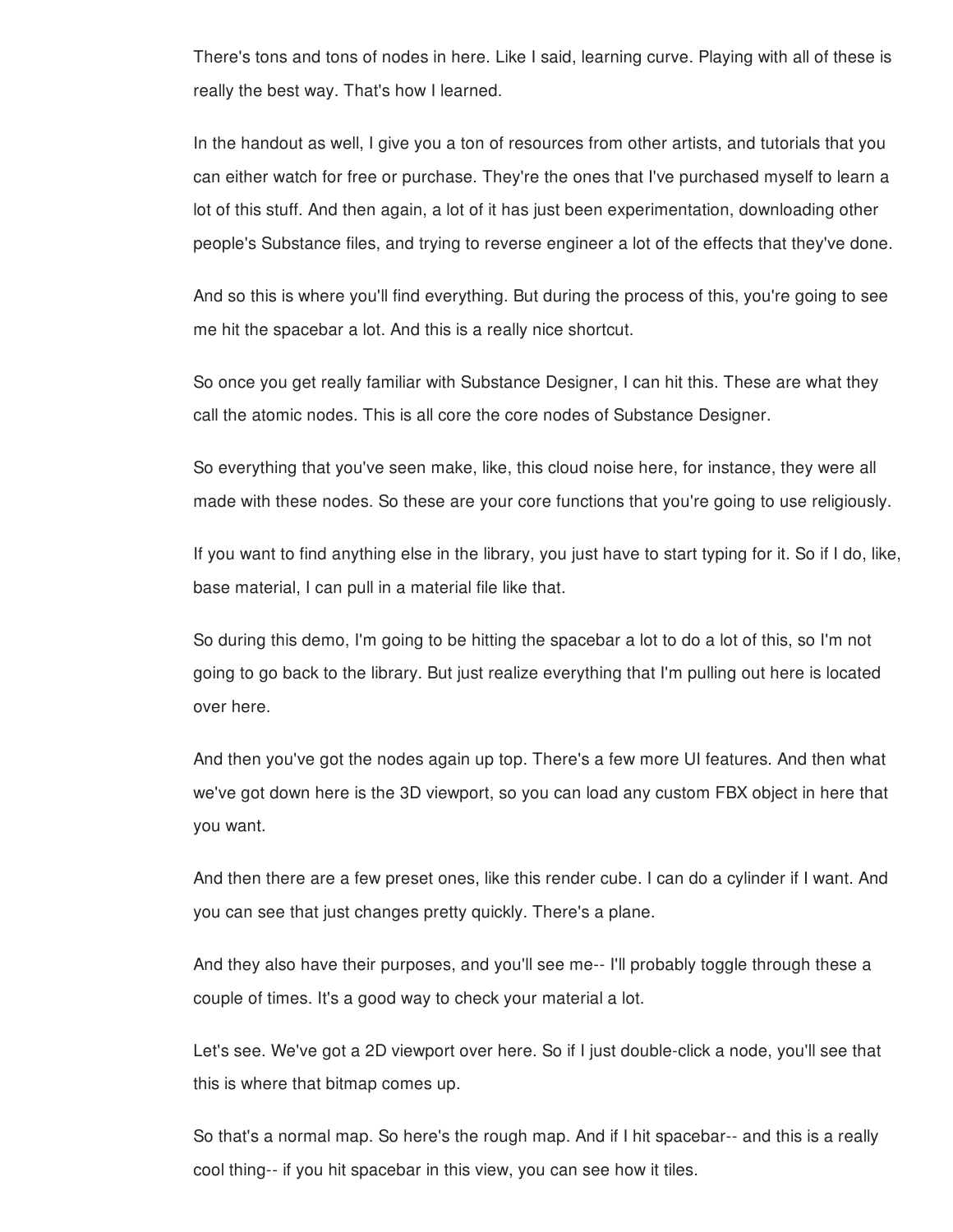So if you need to see how the repeat as going, you can quickly toggle that on and off, which is really nice. And then this last window over here-- this is the Properties window.

If a node has certain properties like this blend node, I can change the opacity on this. So this is where all your settings for certain nodes in the substance itself will come from.

By double-clicking the graph here, I get a base setting where I can add in certain parameters. If I expose anything, those parameters will be located here and then I can change the resolution dynamically as well.

And we'll get into that a little more in a second, but notice I've got two maps running through this-- and I accidentally just set that to 1. But you can dynamically scale this to any resolution you want, pretty much up to 8k.

The 8k maps do take a while to compute, but if you want that resolution you can get it. All right. So let's see.

Let's talk about the 3D viewport a little more. There are a few materials in here. So if we click on the material and go to Default, Definitions-- we're working with physically metallic roughness workflow.

So there are three main workflows in texturing. We're going to cover two. We're going to work with metallic roughness, and then we're going to convert them to what I call reflection glossiness, which is what ray trace engines typically use.

Most game engines-- pretty much all game engines-- do support the metallic roughness, so I recommend just starting here. And then it's really easy to convert your materials over to V-Ray or Mental Ray or any of those engines with this.

Now, you can do the specular glossiness workflow. This one acts a lot like a ray trace engine normally does, but there's a few extra steps to convert your materials.

It doesn't really matter where you start because you can always change later. But just note that depending on what maps you are loading here does depend on the shader that you're using here.

So we're sticking with the physically base, and I'm doing tessellation because this will add displacement to the mesh, if we want to do any of that. Just to note, tessellation is not on a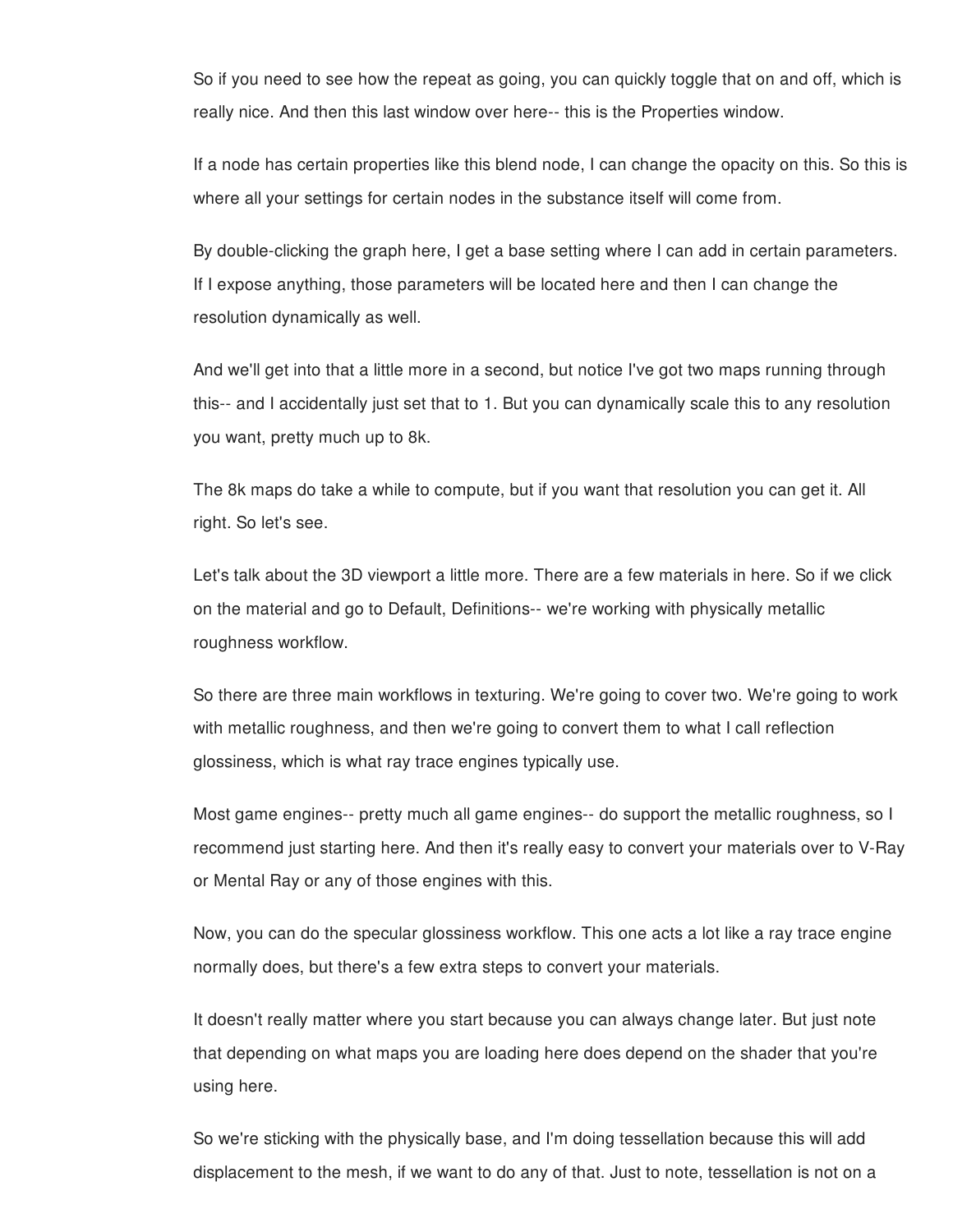Mac because it's DirectX space. So if you're using Mac OS, that feature is not there.

And you can also load your custom-- if you do write your own shaders, you can load them in as well. So it's very flexible in that regards.

Lights. I typically don't use any lights. I know we've got this HDR. I just turn a lot of the other lights off, but you can have other point lights in here that you can move around and see how the material reflects. You can see that light-- there we go.

So you can do that if you need it. Camera. Pretty straightforward. I do edit, I can start adding depth of field and other special post-production effects.

And I can also say here-- where it says Use Window Resolution, if I want to make sure it's 1920 by 1080, I turn that False. And you can see it will lock me to that, so then when I save a screenshot it'll be at the resolution I'm working with.

Environment. This is where the HDR is. So you can essentially change the exposure. You can rotate it.

I screwed something up there, but that's all right. And then you can disable it. I like actually working with HDR off. I find that sometimes it's too much and I just really want to see the reflection in the lighting on it, so you can do that.

We've got the scene. If we load in a custom SBX, which let's go ahead and maybe do that now, which is really easy.

So I have an SBX here, which is that shader ball scene. I'm going to click and drag that into the viewport. And almost. There we go. No, it did not like that. Oh, that's why. Turn the camera back on.

So now if I come over here to the scene and hit Edit, notice I've got multiple pieces of geometry. So I've got this fabric on here, so I can actually turn that fabric off.

And then there's that shader that we were working on earlier. And now if I come back to the Scene Explorer-- if I go back to Materials, notice I have multiple materials here now and I can click and drag this checkered neutral-- click and drag that in here and do Grid Checkered Neutral and then that will load that.

Then I take the Macbeth chart and I can do this. And then if this brick is exposed, we can just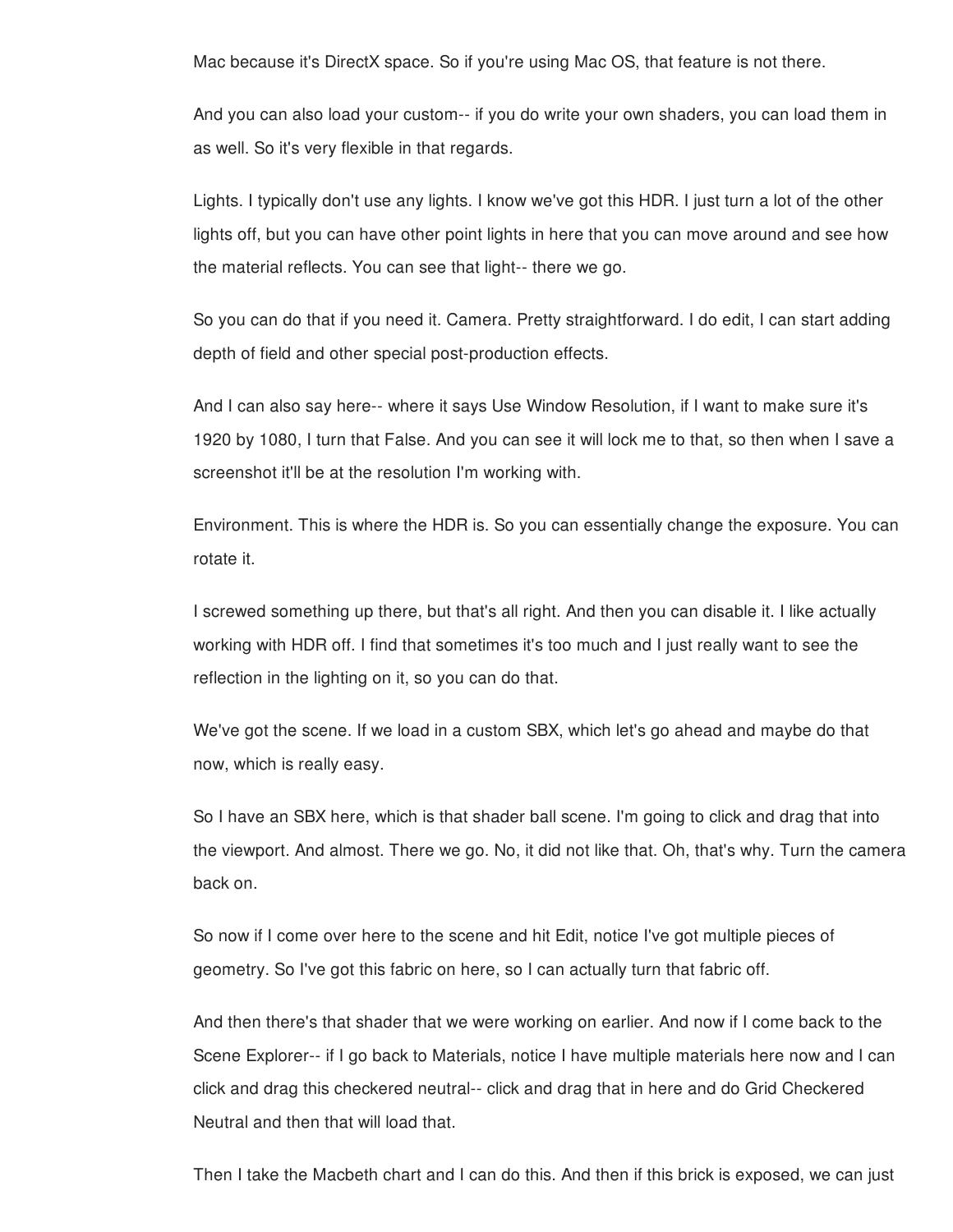load that on the Change This Material. Which I may need.

So if that happens-- if all of a sudden it doesn't show-- if you right-click in the node viewport and click-- sorry. View Outputs in 3D. We'll do Change This Material. There we go.

And so now let's change that HDR because that's a little bit much. This is one of my favorites. There we go.

And so that's pretty much the 3D viewport there. Right? Now, the other last cool thing here is if we go to the render, I'm rendering an OpenGL, which mimics the video game engines like Unity and Unreal.

But Iray is in here as well. So if I click and switch over to Iray, I'm going to render on the GPU. If that doesn't happen-- womp womp.

All right. Let's just pick-- let's just start making a new Substance. We'll get to Iray, but Iray is in there. And it will render with the GPU.

And then the other beautiful thing in Substance is that you can actually create MDLs now, and you can export MDL presets and move them into any application that supports MDL.

So again, that notion that Substance is now your one-stop shop for materials is that I can make a material for Unity, let's say, or Stingray-- Substance support is coming to Stingray-- I can take that, I can export to V-Ray, or I can make an MDL, and if I'm working with Iray or V-Ray that will then support MDL, I can move that material the same throughout all the engines.

And then when I go and take my model that I've been doing the high-resolution renderings and I move that into Unity, I can take that same Substance file that I generated the MDL with and I can move it into Unity, and my materials are all looking the same across the board.

So it's pretty much the one ring to rule them all with materials. That's what we can do here.

So when you open up Substance and you get the new scene, we've got some templates. Now, this is sort of just saying, hey, what workflow do you want to work with?

But what this is really doing is it's just going to create the output nodes for you to get going. You can go ahead and name this, so I'm just going to call this AU 2016.

Size mode. I recommend leaving Relative to Parent. What that means is that Substance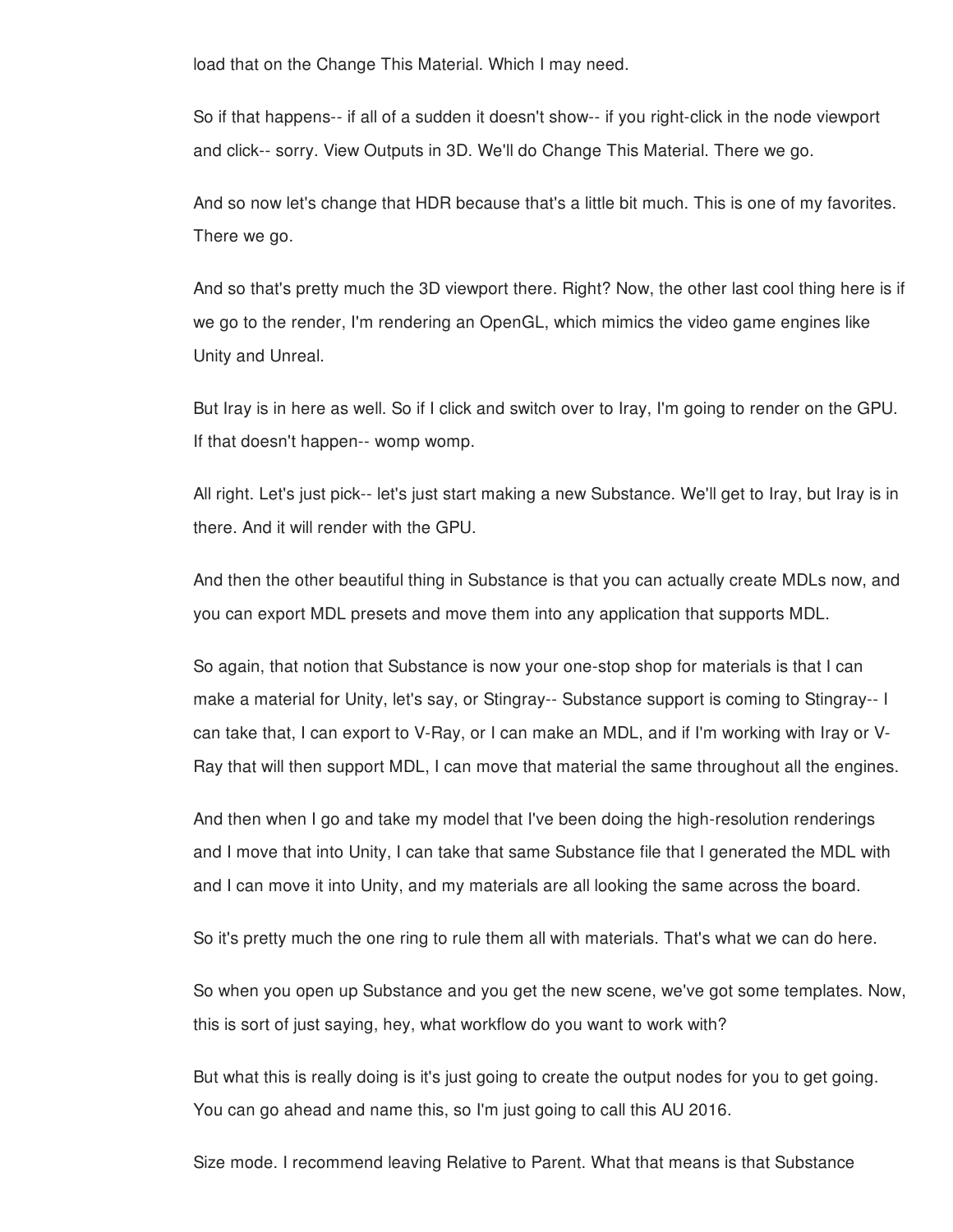natively looks at the host application as what is its base resolution.

For Substance it's 256 by 256. In other applications it might be basis by 12. Ideally, though, what this means is that when you're in something like Unity, you can dynamically scale the resolution at any time.

So at runtime you can say, if you're here be 512 by 512, but when I'm in this scene be 2k by 2k. And so that's a really nice way.

So leaving it Relative to Parent is what I recommend. And then the format I do 16-bit per channel.

And then pretty much we click OK. And we're using, again, the metallic roughness workflow. So we click OK, and we're going to get a base scene that looks a lot like this.

And let's just do Environment. That looks super bright. And I'm just going to do a rounded cube to start with.

And so a nice way to get going with Substance is something called the base material, which I showed earlier. So if I come down here to Base Material, this loads a really, really nice preset material that's physically based, so you can switch from metal roughness to specular gloss.

And it's got some nice presets, so if you want to work with a dielectric it'll switch things over to make sure that you're still staying in the mode of working with dielectrics. And if you want a metal, you can do that.

So if I want gold, I can do that. And there's a really nice hotkey shortcut here because if you notice, these are all the outputs for this node, and these are all the output nodes we were given.

So we've got a base color, a normal roughness, and the metallic. If I hit 3 on the keyboard, notice this node collapsed to this little green node that says metal.

And if I click and drag this over, it automatically connects those nodes for me. And then they show up here in the view port.

And then with the base material, I can change the roughness value. So we can go really, really matte or super shiny. I'm going to pick another HDR. This one's bothering me.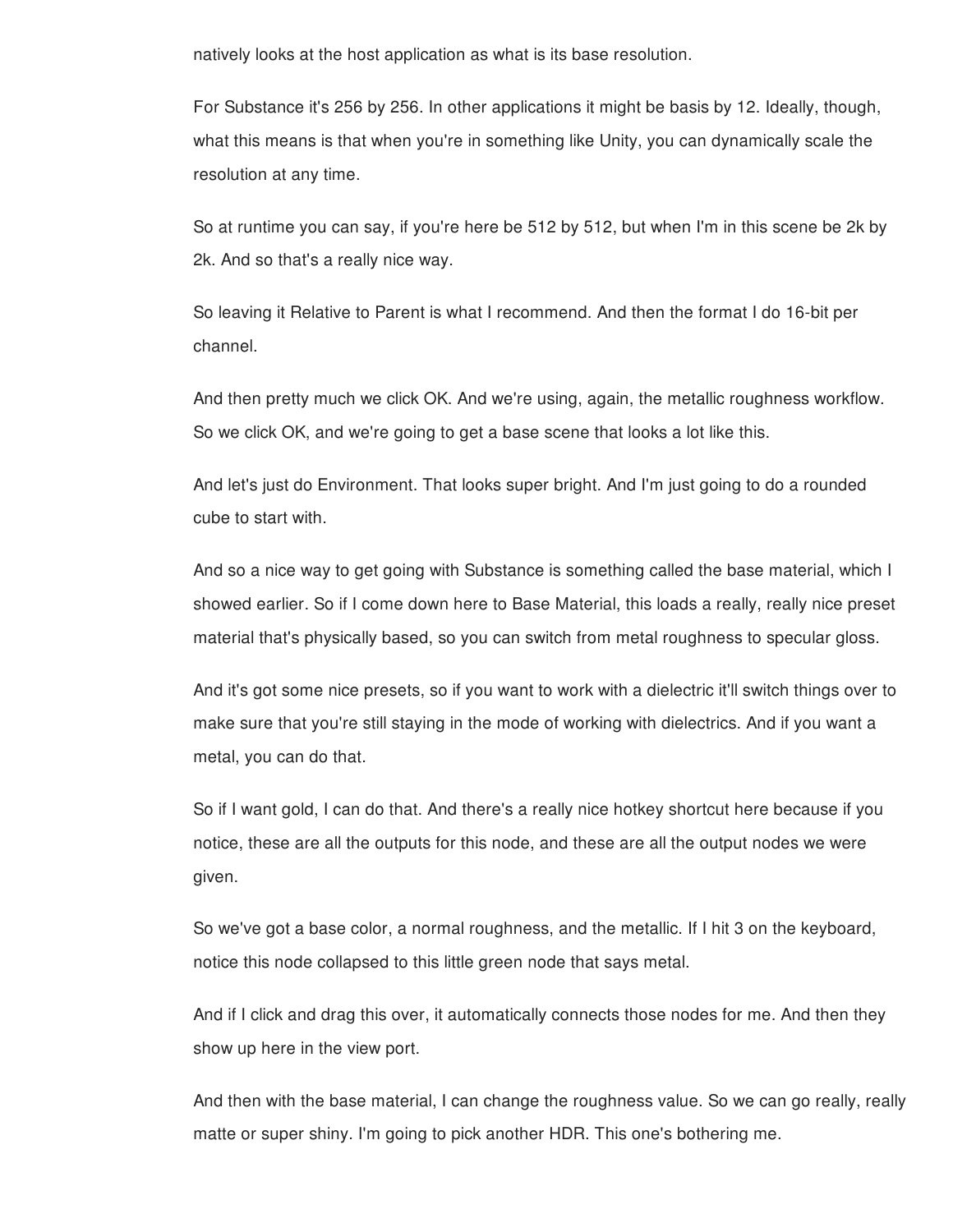Let's do this and that. OK. We can add-- they have modes for adding grunge. Oh. That's because there's no roughness. There we go.

So I can dynamically add a little grunge to this and make it a little more dirty if you want. And that's really the base node.

Now, what I like to do, and I picked this technique up from a few other masters of Substance- again, going back to that handout-- what we can do here is we're going to set this to a dielectric because that's what we're going to make. We're going to make stone.

And everyone know the difference between dielectrics and metals? OK. So pretty much, if it's not a metal like gold, aluminum, and anything like that, it's a dielectric.

So there are certain reflectance properties that have to go with those versus metals. I've outlined all of that in the handout, and it's a lot to take in, but really there are the two metal types. There is a third one-- it's called gemstones-- we're not even getting to get into that.

But keep in mind, dielectrics absorb a lot of light and only reflect the color. Metals will pretty much absorb everything and just reflect one ray, and that becomes the color of the metal.

Again, I cover all of that. And then there's some really, really good documentation on the algorithmics website for a lot of that information as well.

But what we're going to do here is we're going to go ahead and we can we can plug in additional maps to this base color. So I'm going to just expose a height, and now notice we have a plug-in for there.

And with Substance, it's best to work in greyscale all the way up until the end. And just like doing illustrations or photography, or any other kind of art, if your values of your material look well, they're going to read really, really well when you add color.

The other thing, too, is that color in Substance takes a little longer to compute, so you want to save that in a change until the very end. You don't want to introduce too much color early on because of just the calculation time that goes through all of that.

So let's go ahead and get started. So I'm going to start with some noise, and let me back up. This is the reference I used for this material.

And so when looking at breaking down a material, you want to break it into big shapes and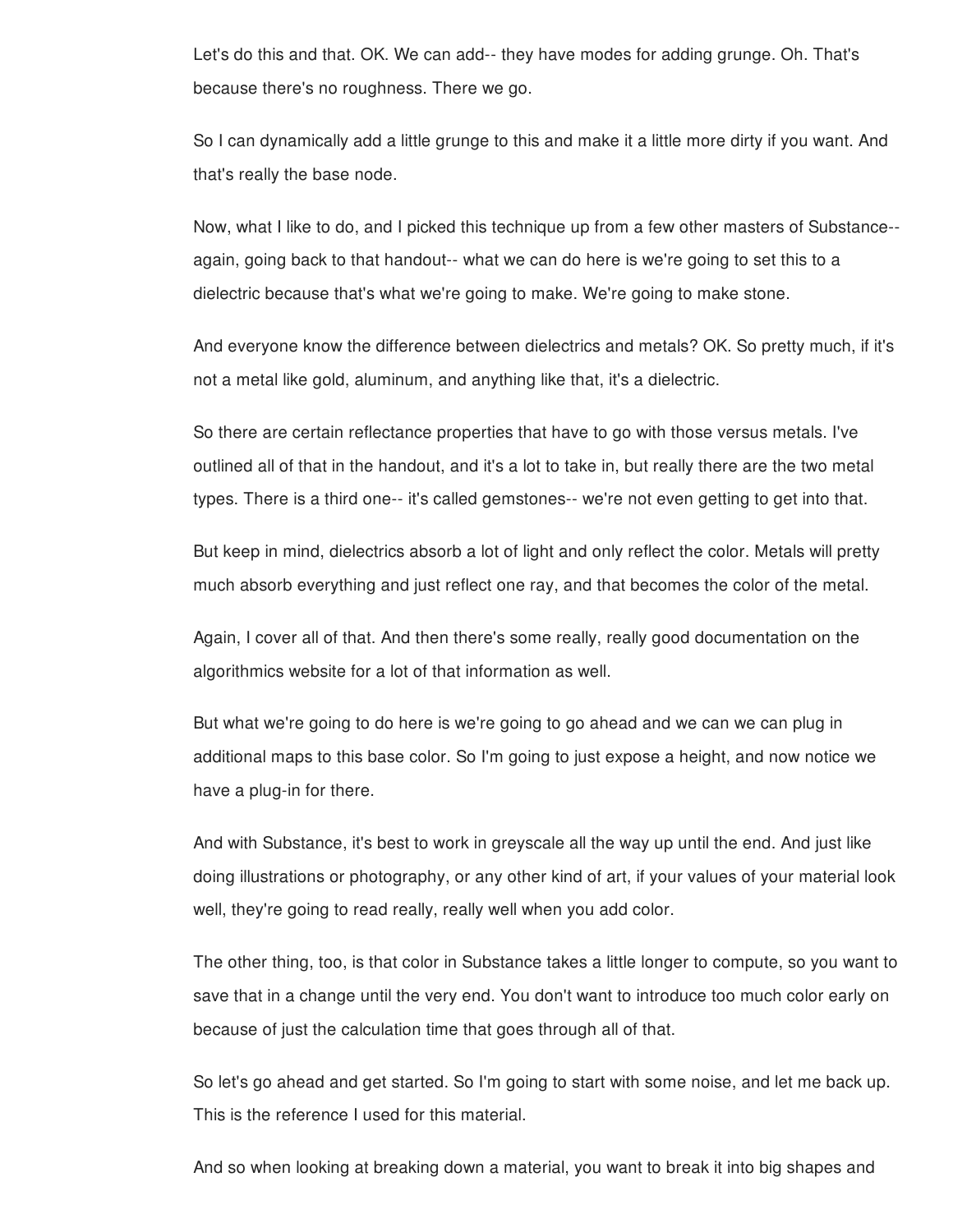then go into finer and finer detail. And so that's what we're going to do here.

We're going to look at creating a lot of this wavy noise that you see back in here, and there we're going to start adding more of this splotchy look effect, and more and more noise on top of each other.

So let me just get my little recipe because, like a cooking show, we need to have this premade. So we're going to start with some wood fibers.

So we just go ahead and drag this in. If I double-click on this, we can see what that looks like. Now, notice we're working at 256 by 256. I'm going to change that by double-clicking in the grid here, coming up to the Output Size, and if I type in 3 by 3 that's going to give us a 2k map.

Working in 2k is pretty good, and then you can always change this to 4k or 1k afterwards. But 2k gives you enough resolution to really get into this.

Another node we're going to start with next is that I'm going to go into a Transform to 2D. And think of this as Transform in Photoshop, so I can scale, I can skew, I can rotate-- I can do anything like that.

What we're going to do is we're going to rotate this 90 degrees because our noise is going horizontal and not vertical in this here. Be careful with this node, though, because you can easily introduce tiling and seams.

And so if that's the case, there are other nodes to take care of that. But you can see I can come in here, I can skew this, and you can see how the tiling starts to get introduced into that.

So be very, very careful. You can introduce seams with this node, but there are other nodes to clean that up that we actually will probably cover in a little bit.

Now, one of my nodes that I use all the time is something called a directional wart. So we're going to take this, and what this allows us to do is it allows us to plug in another kind of noise, which I'm going to do Clouds 3. All right.

Now, if I plug this in here, we can start to sort of rotate and introduce some distortion into the noise. And then if I take this-- and don't ever be too afraid with sliders. Notice I can go up to 20 with this. I can actually type in 500, and you can start to get some really, really crazy effects. So you see, this is one way to start making the strains in wood. If you want to create any crazy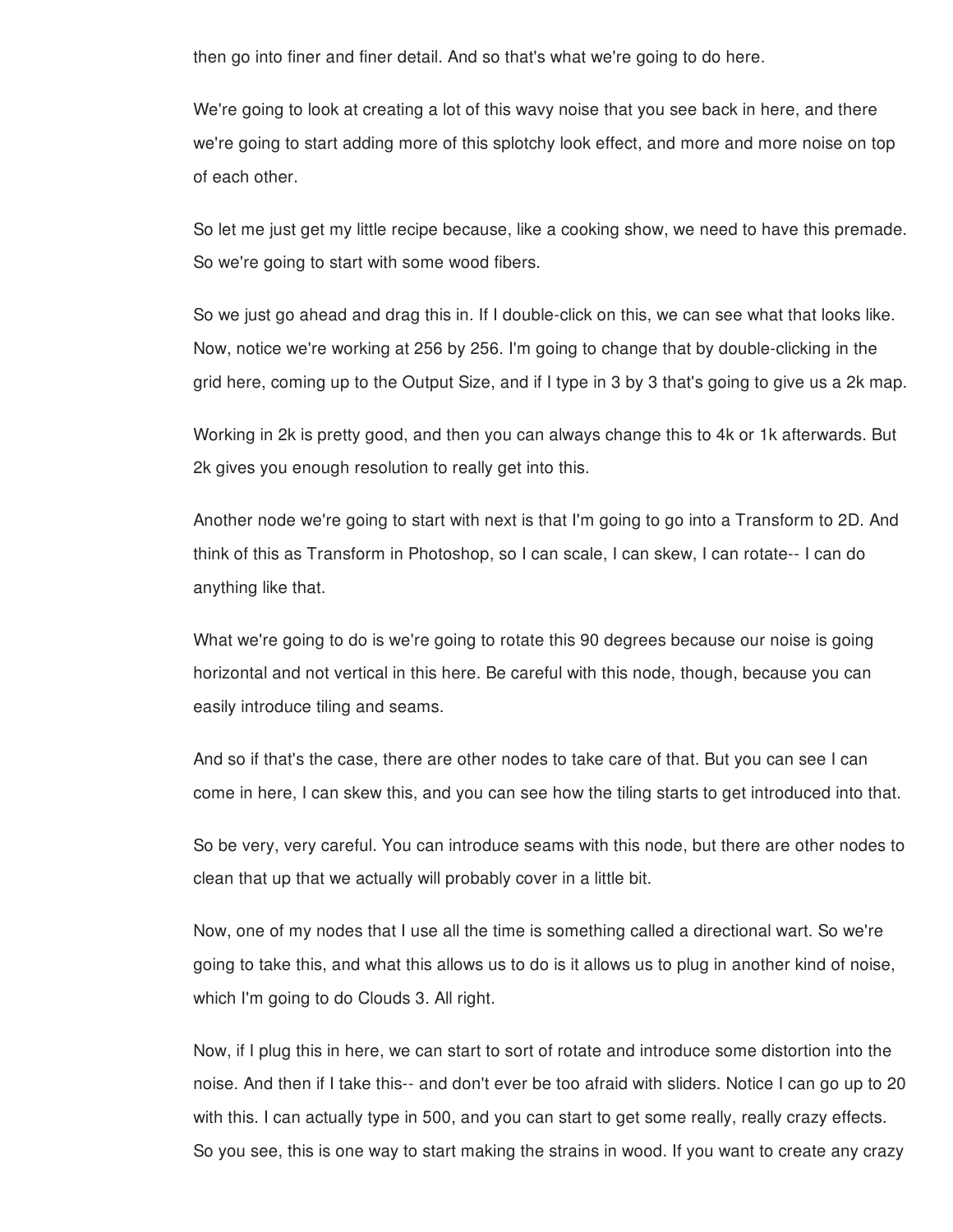marble look. I mean, this is one way.

The Distort mode is-- the directional warp is the way to do that. But we're going to leave this at something like 16 to introduce this wavy pattern there.

Another one of my favorites that I like to use is we're going to throw in a histogram scan. And so notice this node looks black at first, but as you move the position over it starts to reintroduce white into the mix.

And this is really nice when you can take certain nodes and you can start to introduce some really, really creative noise bits and whatnot. So things start to look a lot less procedural.

Because that's one thing you can easily do is your material can look very procedural, so you want to start doing things that break up that predictable randomness and you want to introduce a little more chaos. We're going to go ahead and just leave this about there.

And then there's a contrast bit here, too. It's also a good way to make some crazy masks if you need to.

And now we're going to use the one node that you will use religiously all the time, and that is the blend node. This is how you're going to start connecting things together.

Think of it like Photoshop. This is going to be your base layer, this middle node. This is what you're adding on top of it, and then your opacity is the mask that's going to cut out the rest of that.

And you have your typical blending nodes-- add, subtract, multiply, add, sub, and so forth. They're all found here. And then here's an opacity slider.

So we're going to introduce some additional noise now. So I'm going to take something called Moisture Noise, which is a fun node.

And we can see this here in this view port. You can do all kinds of crazy things with this guy. He's really good to introduce some really just sporadic splats and spots.

And we're going to go Transform 2D again. And this time I'm going to do the width out by 500 because I want to get this crazy-looking. And in fact, I actually might do something like that. I want some stretch in there.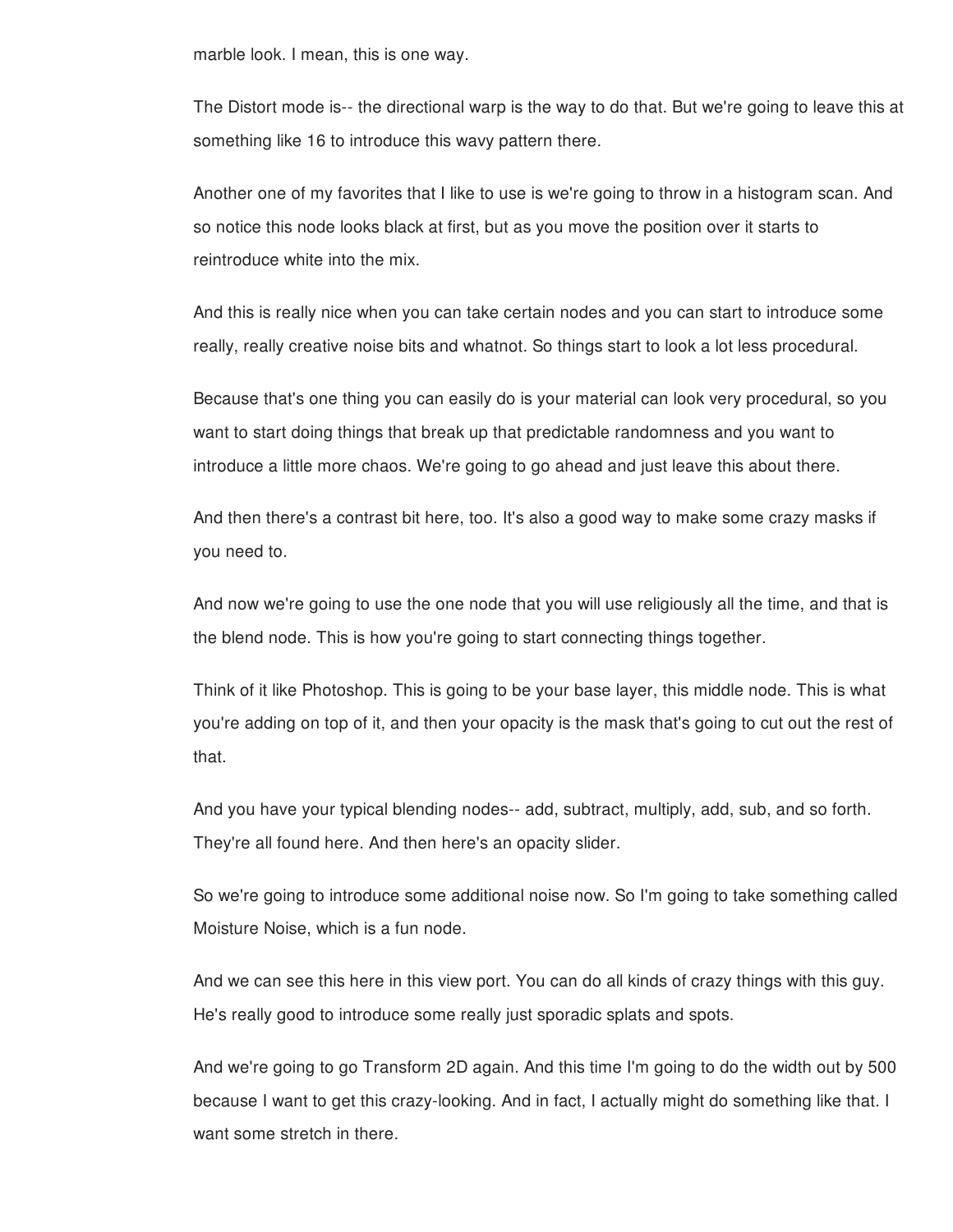And I'm just going to reset this node to default. That might be a little too much. Oops. Let's do 300. All right.

Now, notice we've got scenes. Like I was saying early, this node will introduce seams if you start to do something along these lines.

So we're going to use something called Make It Tile Photo Greyscale. Some of these nodes do have color versions, so I'll do that again real quick.

So notice we have Make It File Taupe. This is going to be the color one. You can tell if a node is color. And to note, too, if you do connect a greyscale node to a color note, it's going to add this gradient map node automatically.

But greyscale node-- their dots are gray. Color nodes are yellow. Nodes that accept both, like this one, will have the half-and-half.

So you can plug either the greyscale or the color in. But once you plug one color in, the other node is going to convert to that, so keep that in mind.

This is why working in greyscale all the way up to the end and then doing a color pass with these nodes is ideal, because you can just keep everything consistent.

So this node has some controls to help with the tiling and some of the distortion here. Again, this is where I just recommend coming and playing with some of this stuff. It's the best way.

And then once we do that, I'm going to go ahead and connect this down here. So I doubleclick this blend node, and now notice if I decrease the opacity I can start mixing and matching the two together.

So what I'm really looking to do is I'm just looking to add some of this value variation and striation into this. I don't need it to be too much.

And don't be afraid to use a really, really small values with any of these. You just want to add that little touch of something and that's it. It's really easy to get heavy handed, much like using filters in Photoshop and adding lens flares to things.

If you think you've done too much, you probably have and should probably kick it back a little bit. OK. So we're going to use another blend node.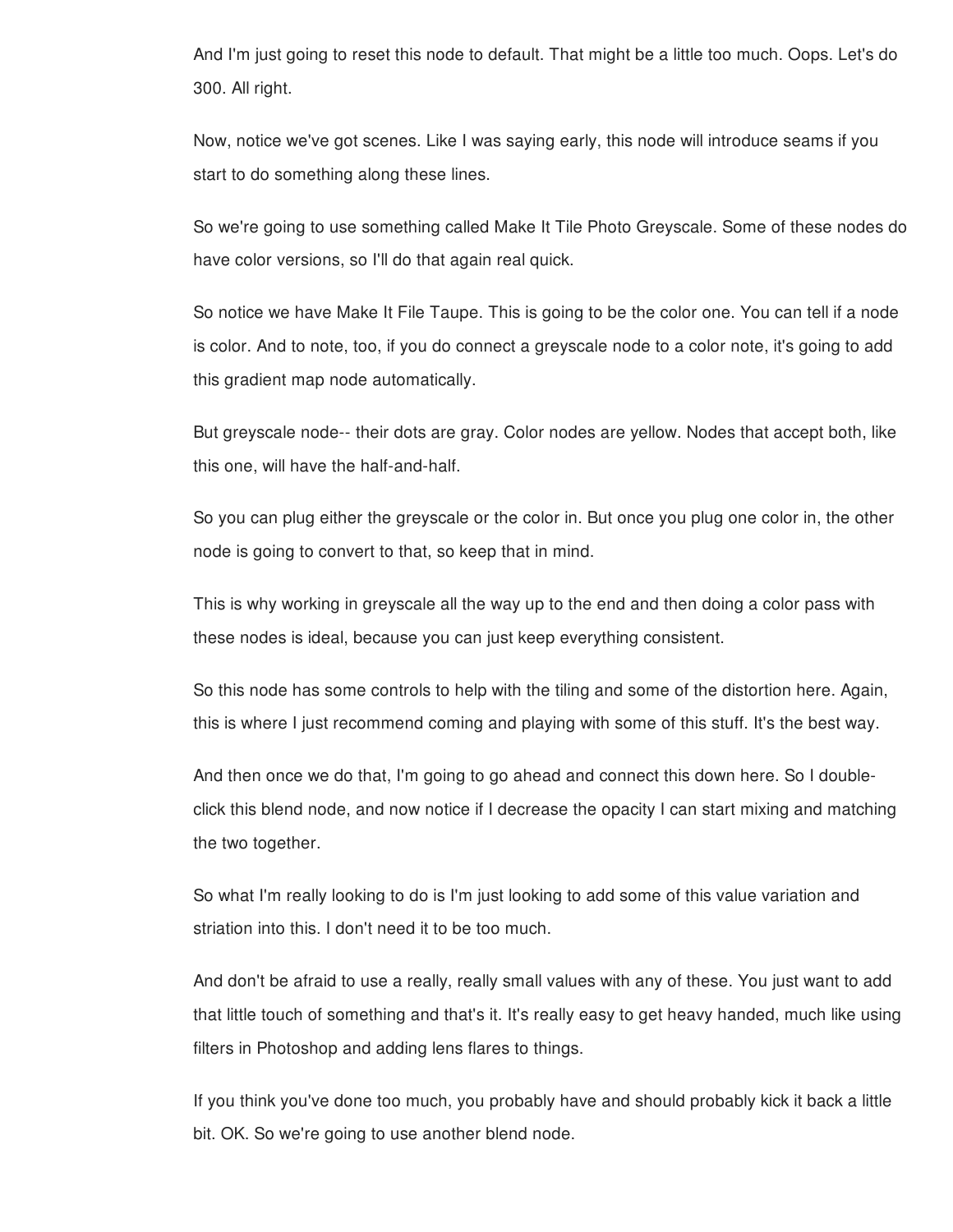I think I'm making good time. And we'll do another one of my favorites. Fractal sum base.

And this one gives us a really nice fine-grained noise. And you can smooth it out, you can increase-- you can really increase the intensity of that.

Change the values. You can change the min levels and the max levels, and you can really create some really cool-looking noise with this. This one's really flexible.

And so we're just going to leave this at 1. We're going to crank that up a little bit. Put this at 6. And again, I'm still kind of looking at those big, big value variations. I'm not adding too much detail at the moment.

One thing I do want to do, before I do that, is I do want to add another directional warp. As I said, I do this a lot. And I'm actually going to warp the node on itself, and that's going to give me some really cool-looking-- again, those splots. Those random little bits that we're looking- if I start to zoom in, I don't know how that looks on there, though.

But there's these little blotches and things, and that's kind of what I'm going for right now. We can kind of see that happening there.

And again, we just plug that in. I'm going to lower the opacity a little bit. And we're going to keep going.

All right. So we're getting close to this. So I'm going to move this guy off. I like to work left to right. That's me. You can work any which way, shape, or form. These are just sort of the techniques I picked up. I can put this all the way up here and then drag it down.

And I've seen some graphs that get ridiculous, so don't be afraid to add nodes and do certain things. We're going to do another blender node now. I think you guys are starting to see a pattern here, a little bit?

I'm going to take another Clouds. These are some of my favorite noises. These are good ones for doing things. And we're going to go ahead and just do another histogram scan.

Again, I do this a lot because what I'm looking to do-- I don't want all of this. I just want a little bit of it. So we'll pick up some of that.

Maybe add a little contrast, bring this in, and then really lower this down. Something like that.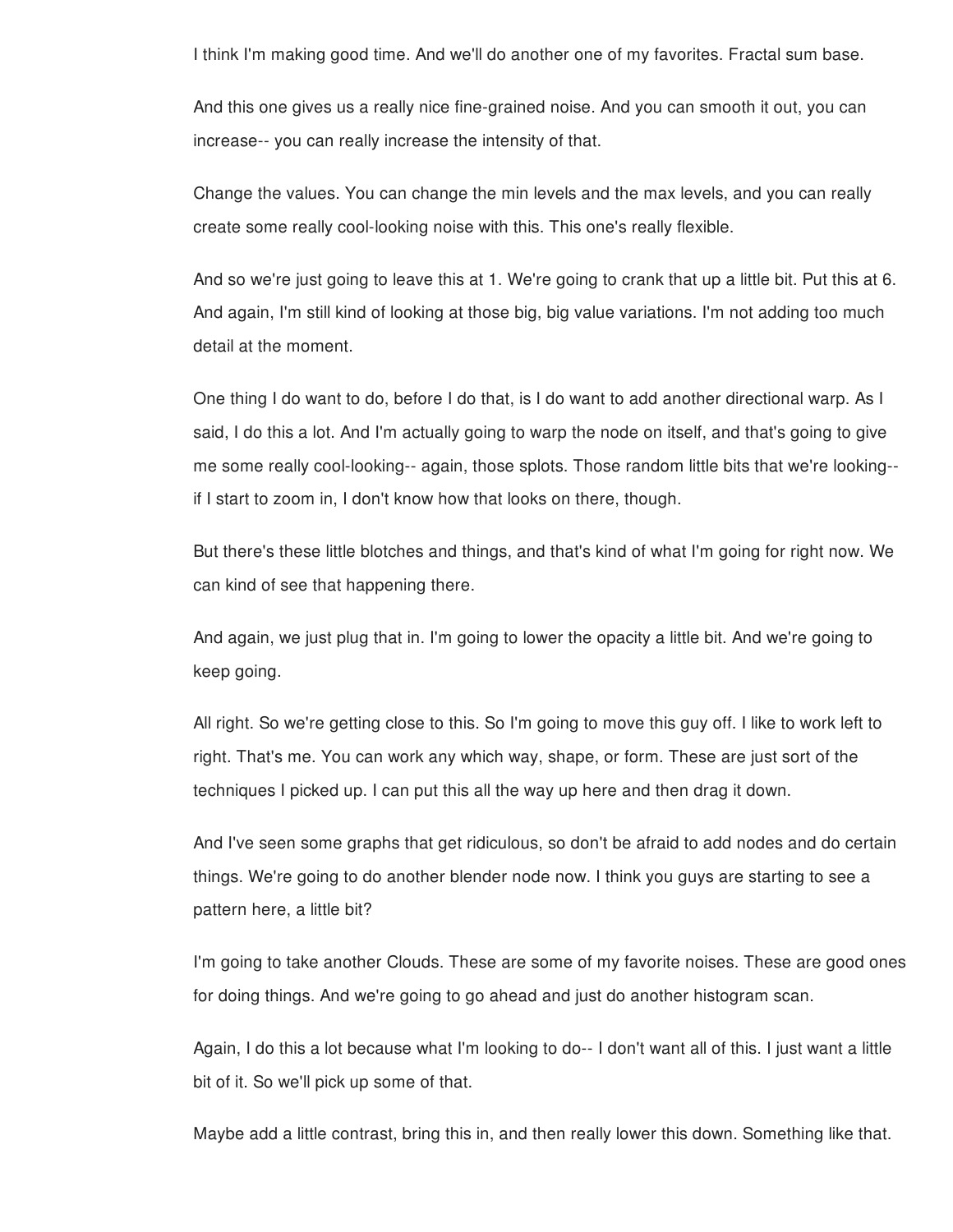I'm going to jump ahead a little bit. So let's go ahead and look at creating these darker areas, these little striations, the cuts in the stone that degrade in a little bit.

So I'm going to go ahead and use Wood Fibers 1 and not 2 this time. And I can't give you a really good rhyme or reason why I'm picking some of these nodes.

Again, it's going back to that practice and just learning what all of these are, and looking at tutorials and following along, and just getting your head wrapped around that. That's kind of where the learning curve.

Once you start to really learn how these nodes act with each other, and the kind of noises they produce, it just gets a little more fluid for you. Let's see. Histogram. Transform.

And I'm going to grab a Black and White Spots. B&W. There we go. So we're going to do this. We're going to do a histogram scan. I'm going to just do just a little bit now. I don't want much.

Because you can see now I can start to pick out these little nice areas of noise. Maybe something like that. And I'm going to do the same thing to this guy. There.

And then I'm going to add a Transform 2D and I'm going to rotate this guy 90 degrees because I don't know what just happened to him. Here we go. Bring that back.

Because again, the noise is running horizontal, so we're going to do the same thing to him. And then we're going to blend these two together.

So one on top. One on bottom. We'll do linear dodge add. There we go.

And then if we want to, if that might be too much we can make maybe-- grab a Perlin noise zoom. And I can plug this in to the mask.

And with the zoom, the zoom Perlin noise is nice because I can make it really, really big this way. And I can change the disorder a little bit.

And what that'll do is it'll now come in and tone down certain areas and things like that and make a little variation, if you want to. That's a good way to start blocking out and just adding more. Again, more of that randomness and less procedural look because you can then start cutting out certain parts. OK.

And again, now we're going to use a directional warp because these are probably a little too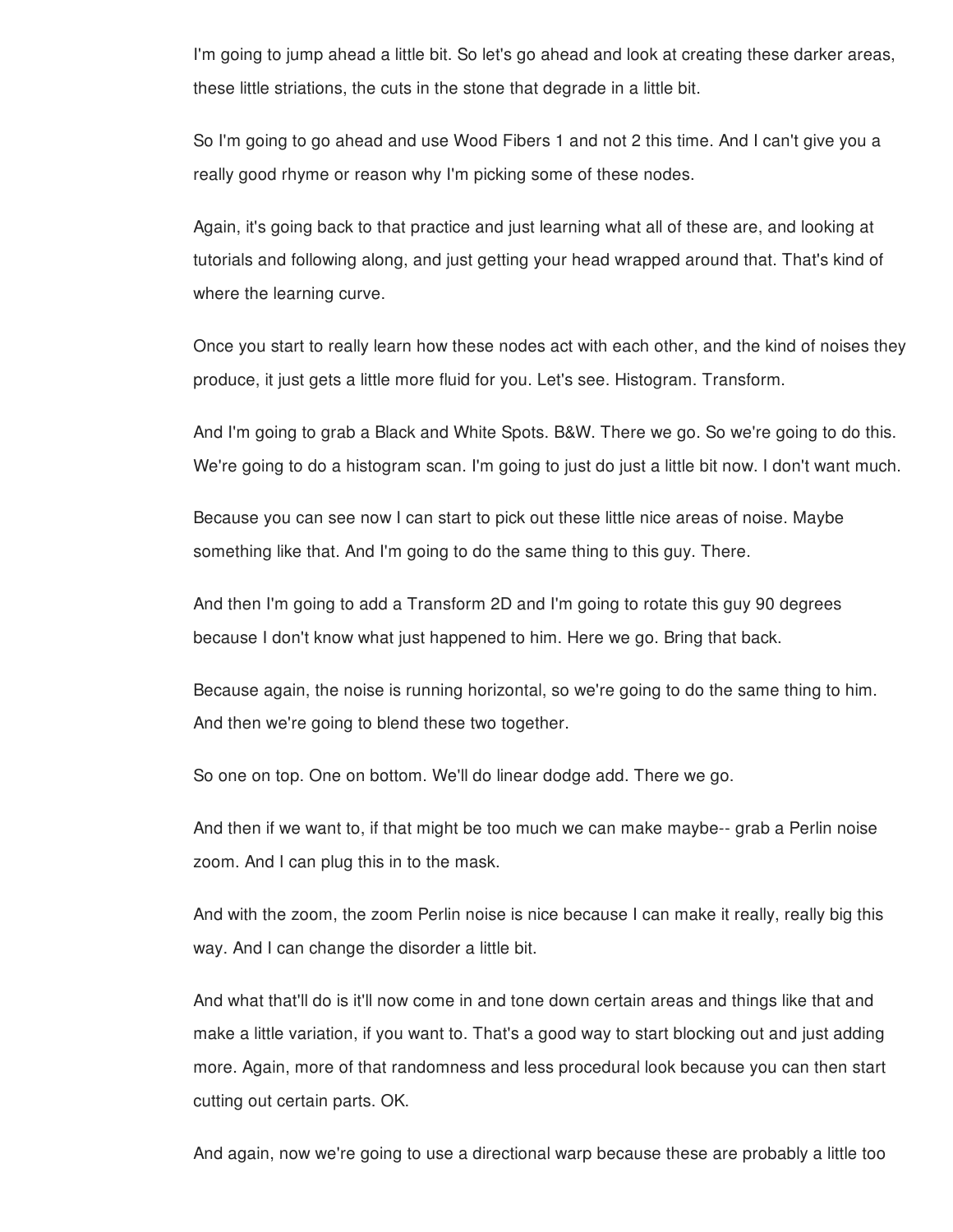straight. If you notice, there's some nice waviness and sporadic behavior in some of that.

So we'll come in here. We'll plug in a Clouds 3. But what I'm going to do this time is I will go ahead and crank this up a little bit.

Let's do 50. Change the angle of that. Maybe put that over here.

We're getting some nice waves, but maybe that might be too much. So if you can, on these you can do a Transform 2D and I'm actually going to scale this guy up a little bit.

And that way we get maybe a little more, maybe too much. Let's just bring that down. You can create some nice distortion in the waves that way and just play with it a little more.

OK. I don't need that. OK. So we can add a Levels node onto this. And Levels just works like it sounds in Photoshop.

I can bring that over and crush the whites a little bit, and crush my blacks if I need to. Another good way to make masks. Or if you want to invert this, you can click and drag those two down there.

There is an invert node as well, but we're going to-- let's see. OK. I'll just put that back. And so we're going to leave that noise there for a second because this is going to come into the chain in a little bit.

Right now let's take a look at making some tiles. So tiles are always fun. There's a lot-- I could probably do a whole class on just this node.

We're going to do the tile generator. We'll do black and white. And this little guy gives you a nice start.

You can go in here and you can start creating all kinds of different patterns. In fact, you can even input a pattern if you want to. So coming down to Pattern Type, it's set to brick. I'm actually I set this to square, but if we took a shape node and I made this like a bell, I could plug that in here.

And if I'm change the input to pattern, notice the bell comes in. So you can really start getting creative with a lot of different shapes.

I believe I linked to a really good ornate tile-making tutorial, so if you want to make those crazy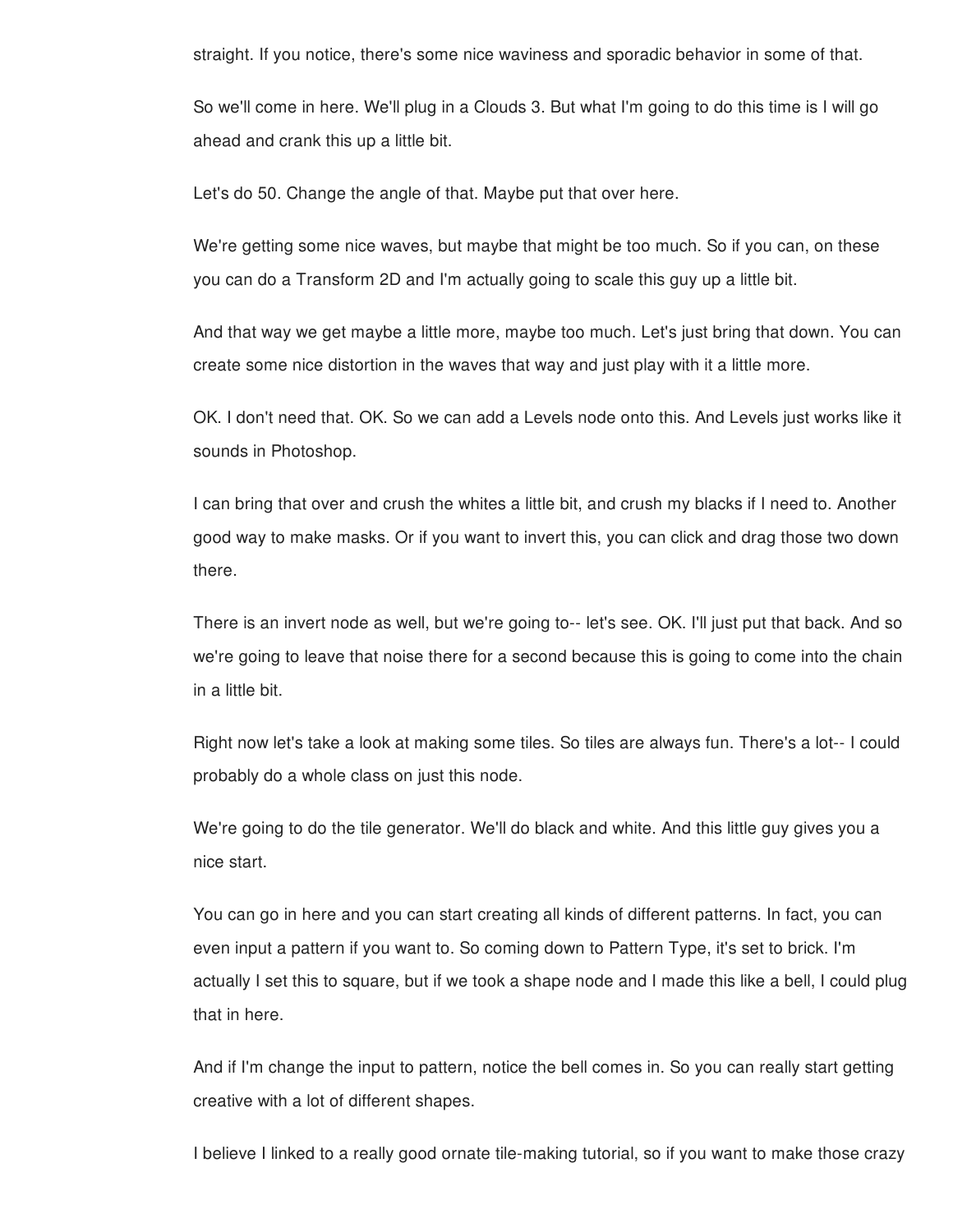shapes in different tiles there's a gentleman who just put that out that was pretty good. Not too expensive on Gumroad.

But we're going to go ahead and just stick with squares. And one thing we're going to do that's pretty cool is I can come down here-- and I always lose it.

Lumens variation. So I want to come in here and I'm just going to crank this guy up. And now notice, each square gets a different level of variance.

And I'm doing this, and your first intention might be to maybe come in here and turn down the scale a little bit so you can start getting the grout lines, or the separation. We're actually going to introduce that differently, and I'll show you-- and it'll make a little more sense in a second why we're going to do it this way.

But if I come in here and I take an edge detect, what that will do is it's actually going to detect all that contrasting edges and then create a line around it. Now, this also gives us a nice little rounded corner if you want that as well.

Some objects do have that, but you can come in here and really shrink that down. Again, don't be afraid to do small values if you really need to. But this is also where resolution starts playing a bit, so like when I was saying working at 2k because if you don't work at 2k and you work at maybe smaller, the edge detect is going to look a little different.

Now what we're going to do, though, real quick is we're going to drag this up here briefly. And to show you where I was going with why this node is because you want to use as few nodes as possible, but you can also-- remember, you can reuse nodes over and over and over and over again. That's the beauty of node-based editing.

So we're going to do a directional work, and this is a cool little trick that I found on the algorithmic forums, which I recommend reading. We can plug this greyscale in up here. And then if I crank this up to something like 500 and I do this, now notice the noise is no longer going across the same.

And this is going to be really important because if I do something like this, or we take a blood node and I plug this edge detect in on top here, and we do multiply, notice the noise seamlessly runs across the tiles. And that's not how this works. Every tile is individual, right?

So if I go ahead and delete that, this is what gives us that ability. So now if I go ahead and take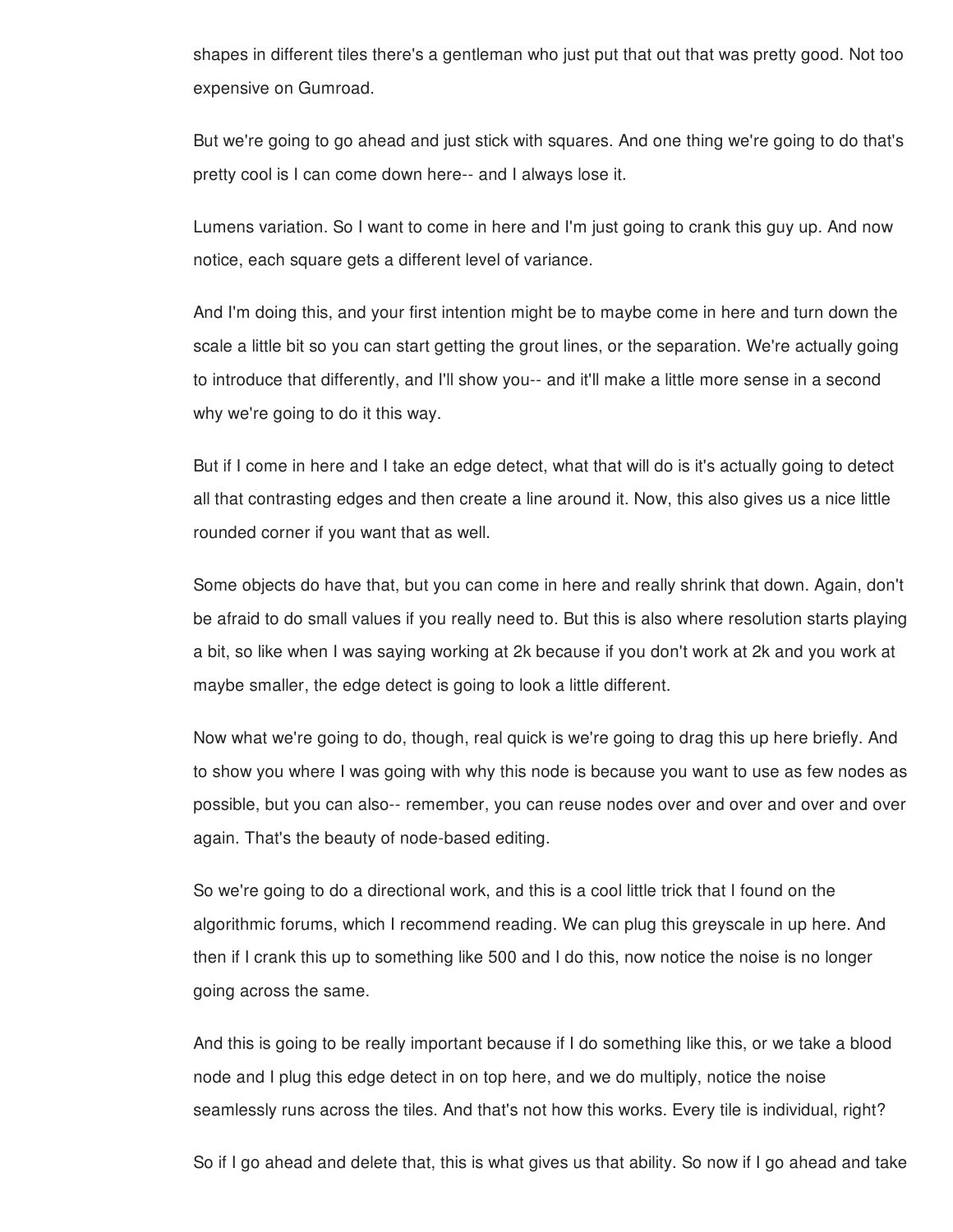a blend node here-- we can illustrate that a little better. If I do multiply-- now we've got that separation. Each tile is now randomly different. We're still using the same base noise across it, though, so you get that, again, variation and less procedural look.

And then we're going to do the same thing with these little flakes up here. We're going to go ahead and grab another directional node, or directional warp. Sorry.

I'm going to take, again, that same tile thing that we're driving earlier. All right. So if you just did what I did and accidentally plugged these noodles into the wrong slots, if you select both and hit x, it will invert it for you.

So there is that. Another good little trick, too, since we're here and I'm talking about hotkeys, if there's a node getting in the way and you want to clean up your graph a little bit, if you hit D it'll dock it to the next node. So it's just another quick way if you-- a level might not be something that you really need in the way, so you can hide it if you want.

All right. So now, the reason why we did it this way is we had to have-- we needed to create this guy to offset because if we add these guys in later and we're going to be making some color masks, it's important to offset this noise here and this noise here first because now, when we add them together and we start doing some other masking later, it'll all relatively stay the same.

And the beautiful thing is, too, now, if you have other tile patterns you want to create, you can actually create a switch node-- and I'm not going to go into this today, but there's documentation online-- you can create circle tiles. You can create star tiles. You can do whatever kind of patterns you want.

You can create a switch node, expose that parameter, and then at runtime in a game engine you can slide a slider and the substance will update that pattern. And you're going to see everything updating down the chain, which is some of the real power of where this application comes into play.

All right. So now we're going to add these two guys together. So we're going to take another blend node.

I'm going to choose that guy here, and I'm going to do Subtract because I want this noise to be black, and you'll see why in a little while, but that's just one of my preferences.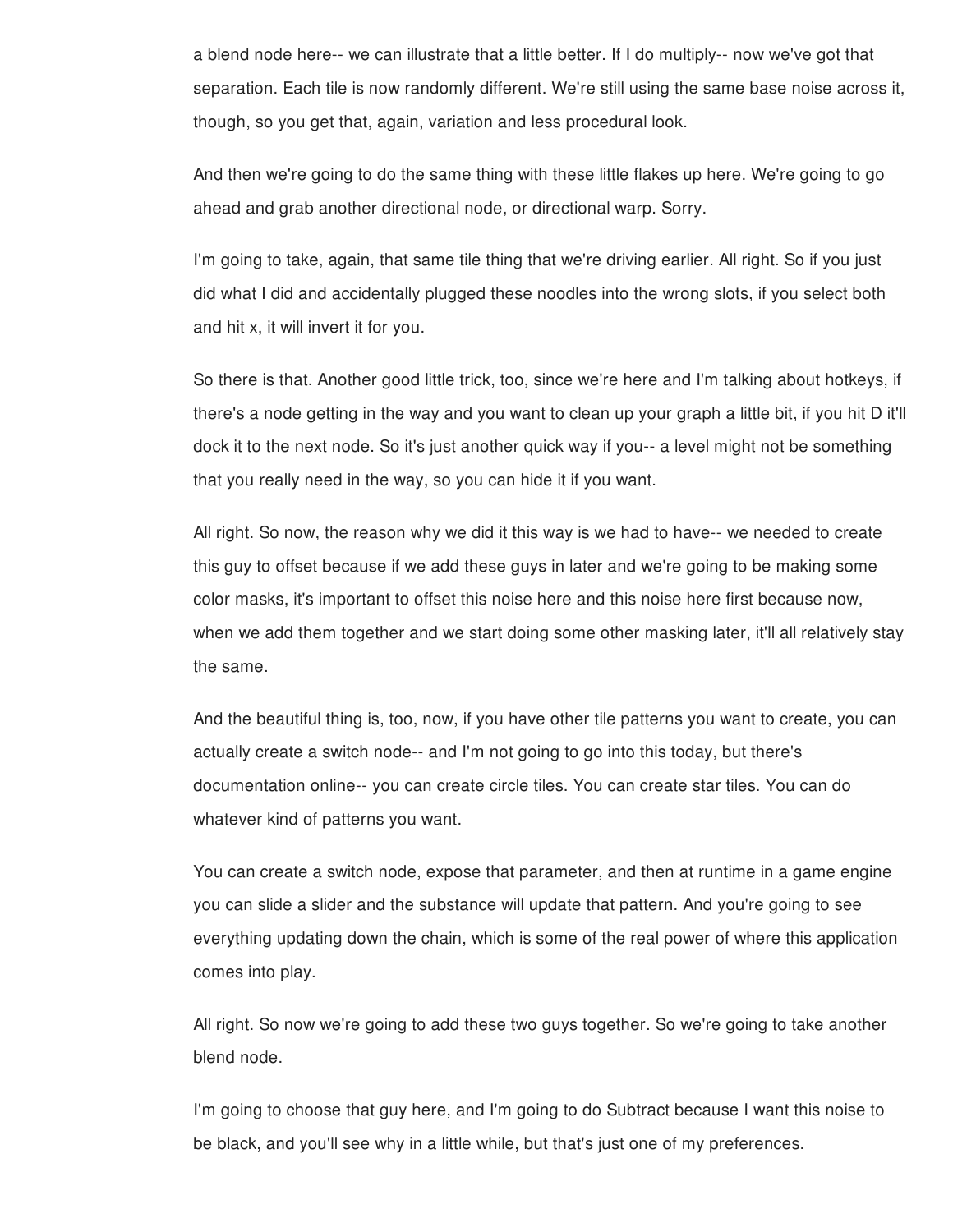And now you can see how that's going, but that noise looks maybe a little too big for what we're doing. So we can come back here. Whoa. Calm down. Stop it.

Do a Transform 2D. And then I can just sit here and shrink this a little bit. And that's looking pretty good.

And what we need to do is to come back to this directional node and change the-- I forgot to do that. And now we've got random spots going across.

All right. So I'll show you another one of my favorite nodes, and we're going to come back down here to the edge detect. This one is called slope blur.

And what we can introduce with slope-- oops. That's not what I wanted. If you need to go backwards like I just did, with that for some other reason-- if you need to take a node and reconnect it back or-- hold Shift and then grab the little circle, and you'll be able to reconnect.

Trust me, you're going to want to do that because for the longest time I was struggling with that. I'm like, I've seen people do this and I can't-- and then one day I found it and I went, all right. That's better.

So the slope blur. What we're going to do is we're going to actually introduce some chipping away at this tile now. So let's just say it's not perfect, right? Nothing is extremely perfect.

So let's go ahead and grab a Clouds. Let's do Clouds 1. Plug that guy in. And at first it's not going to look great. You can up the samples a little bit and then bring this intensity down.

And again, notice how that starts to look like Chip Away. But you're going to probably use really, really finite values with this.

And now notice we just got that little bit of variation. I mean, if you really want to chip this away, though, like some people-- you're really trying to create that really broken tile-- you can.

And then we'll set this to minimum. So you can see it's no longer affecting inside the grout because then the stone looks like it's coming in and that's not how this works.

You can do min and now notice the variation goes just inside of the mask. And that will be important.

Then I'm going to go ahead and we're going to create a level's node here. Because what I'm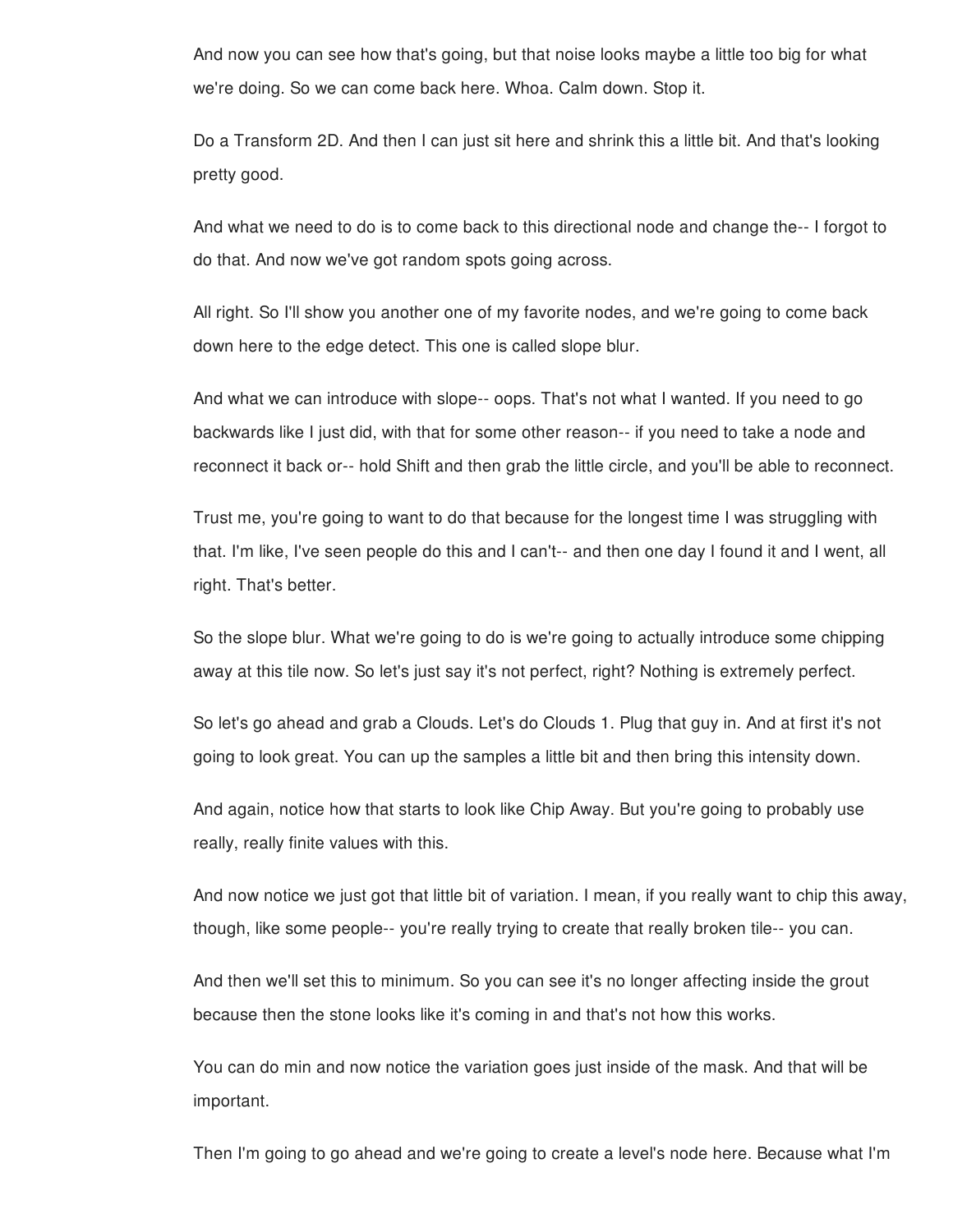going to want to do is I want to go ahead and just set this aside, And I want to make another mask so we can work specifically with the grout, and then we can also have a mask to work specifically with the tile.

And then this is going to be a blend. I'm going to add another blend node. I think I'm running behind now, so I'm going try and speed up a little bit.

Everyone seeing the pattern here, though? We're introducing detail, using blend nodes, distorting it-- it's rinse and repeat for that. I mean, it's pretty straightforward once you get the groove going.

I'm just going to do a [INAUDIBLE] white spots. And so what I'm going to do here is I'm just going to introduce some noise variation into the grout for later.

So we can have some normal detail, we can have some glossiness detail here, or we can do some coloring with it. And once that's been done, I'm going to make one more mask.

I'm going to come back up here to this directional warp, and now that we've set aside and we've randomized that noise a little bit, I'm going create a level's node.

This is, again, going to be a mask, so I'm just going to clamp down on that. We're going to use this for coloring. And so you can go ahead and set these nodes aside and reuse them in a little bit.

So now that we're pretty much ready to go, I'm going to bring this guy back over. I'm going to reconnect him. And now we can start to see in here-- come on.

Sorry. I was on the light again. You can come in here and we can start to see the detail we did.

Now, that's way too shiny right now. So I'm going to come in here and I'm just going to turn the roughness down. We'll leave it.

But now from this base node, we can actually control the normal intensity. So if I come down to Normal and I click 5, we can really crank that up.

But that's not what we want. This stone is relatively smooth, and it's pretty much just these little darker areas that come in.

So we're not going to use the normal map coming from the base material. We're actually going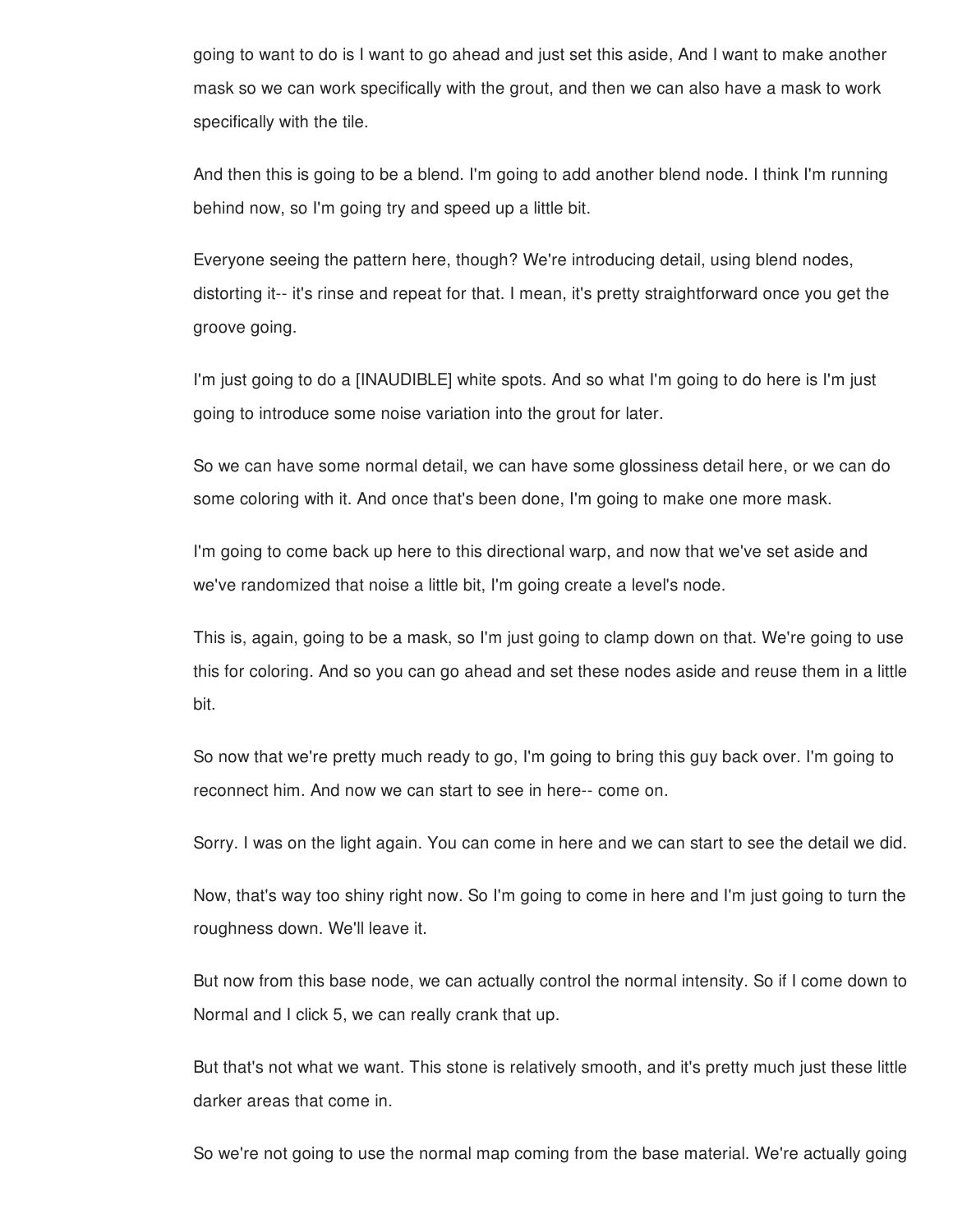to go ahead and create our own normal map.

So I'm going to drag this guy down here. And how we're going to start that is we're going to turn-- I've got to think about this for second.

So you can take a normal node and this essentially takes a greyscale input and then converts it to a normal map. So we're going to go ahead and do that for our grout lines, and we can see now we've got normal there.

If the transparency here bothers you for some reason, you can come in here and take a levels node, go to the alpha channel, and kill that. And then you've got a normal map that you're not used to seeing.

And then what we're going to do is I'm going to take-- actually, that's it. And then I'm going to take another normal map from the spots because this is where that's going to be coming down.

So I'm going to drag that mask that we created earlier. And then I'm going to take a normal combined like that.

And much like the blend node, you can start mixing and matching two normal maps. So there and there. And then you plug that into your normal map, and there we go.

Now, we actually need to invert these, so I grabbed the wrong mask. So let's just do this. Like that. There we go.

And I'm going to create an additional levels node right here for an inverted mask of the little cutouts. So let me just invert that. There is an invert node, too, if you want to use that. I just got in the habit of doing it with the levels. It's really no different.

I'm going to plug that in there. There we go. And those lines go in. And so now we've got our normal map, so the stone is pretty flat.

And I've got additional grunge in here, which I don't want, so I need to come back and take that out. Which gives us a little more of a smooth surface.

But you can add it in a little bit. I actually kind of like that now. And then we can maybe make this stone a little shinier. Right? I mean, that's the power.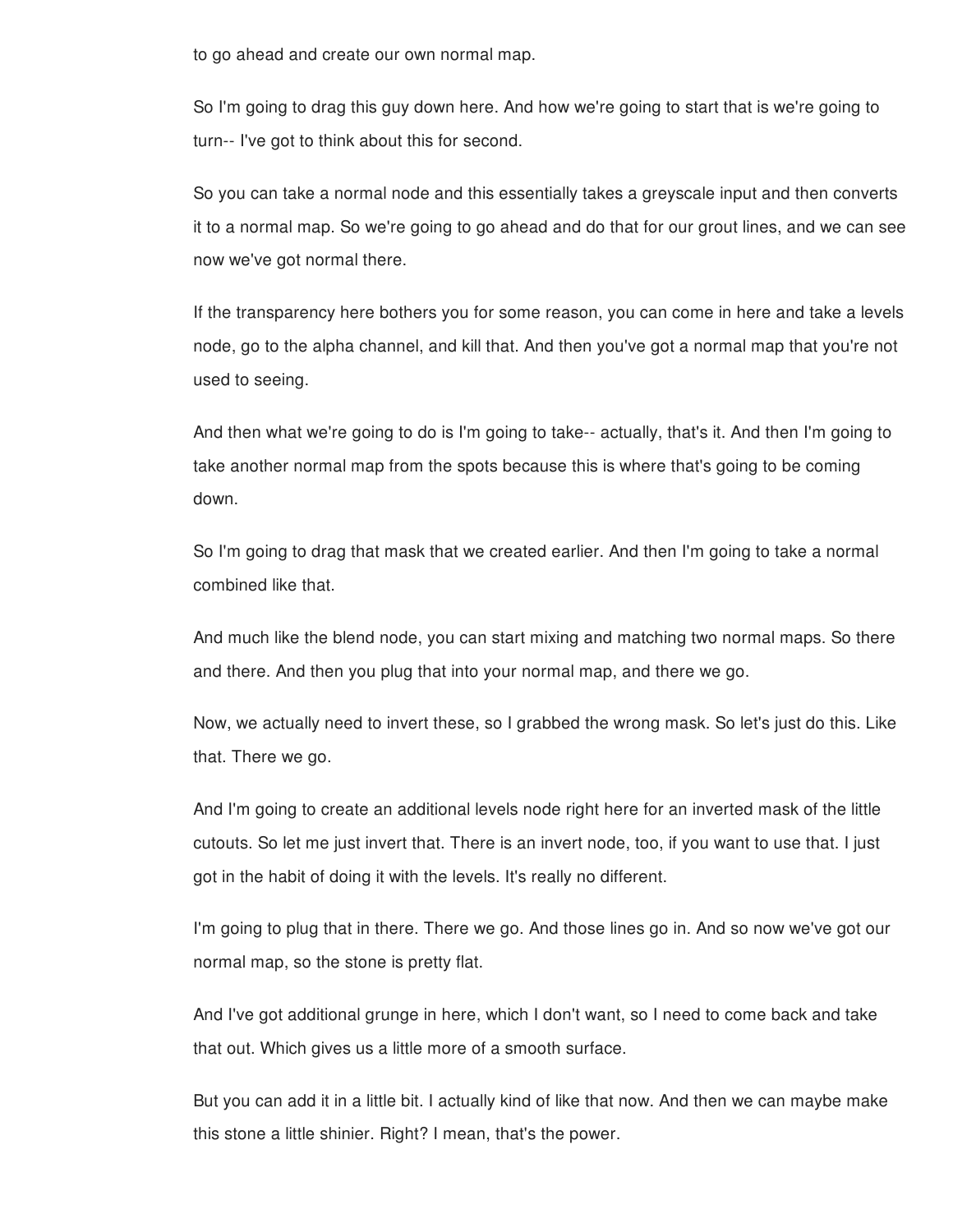So now if I want to change anything down here-- for instance, if we pick a new noise-- oh, let's do crystal for the hell of it. If I take that and I plug this guy in here, notice how everything is changing, and then this is going to spit out something relatively new, though it's not plugging into our normal map.

So let's grab this blend map, and you can see if I undo that what the difference is. And you can create switch nodes, and you can do all things. You can give options to people. You can expose all of that.

The possibilities start to become endless when you start looking at this, and some of the materials I have seen other people made blow my mind. You would think they were photographs scanned and all that.

It's really fun. This application-- I've spent a good long few hours at night and not realized it. And it's like, oh, it's 2 AM? All right. Well, let's keep going.

All right. So I'm running a little behind, so I'm going to touch on color briefly and then I'm going to do the cooking show thing where it's pre-baked and we start looking at the render engines and things like that.

So one of the beautiful things that I love is this gradient map node. This guy is really cool.

So I'm going to hit 1 on my keyboard to bring this back out. And I'm going to take the height map that we are generating, as it's greyscale, I'm going to plug it into this guy here.

And this node is where it gets really, really cool because, looking at the values of this height map-- let's just go back here for a second-- these are now going to correlate. Where this is black, that's white, that's 128 gray, and so forth, that's what's going to correlate to this gradient ramp right here.

So if I come in here and I take what's black and I make it red, anything else that's got that value is going to become red. OK?

And I'm actually going to throw a bit of a levels node on here because I notice this is a little washed out. So let me just go ahead and grab that node there. Hit levels.

So if you grab a noodle, highlight it, and then type in the node you want, it'll connect it for you so you don't have to keep manually doing it. It's really smart and intelligent that way.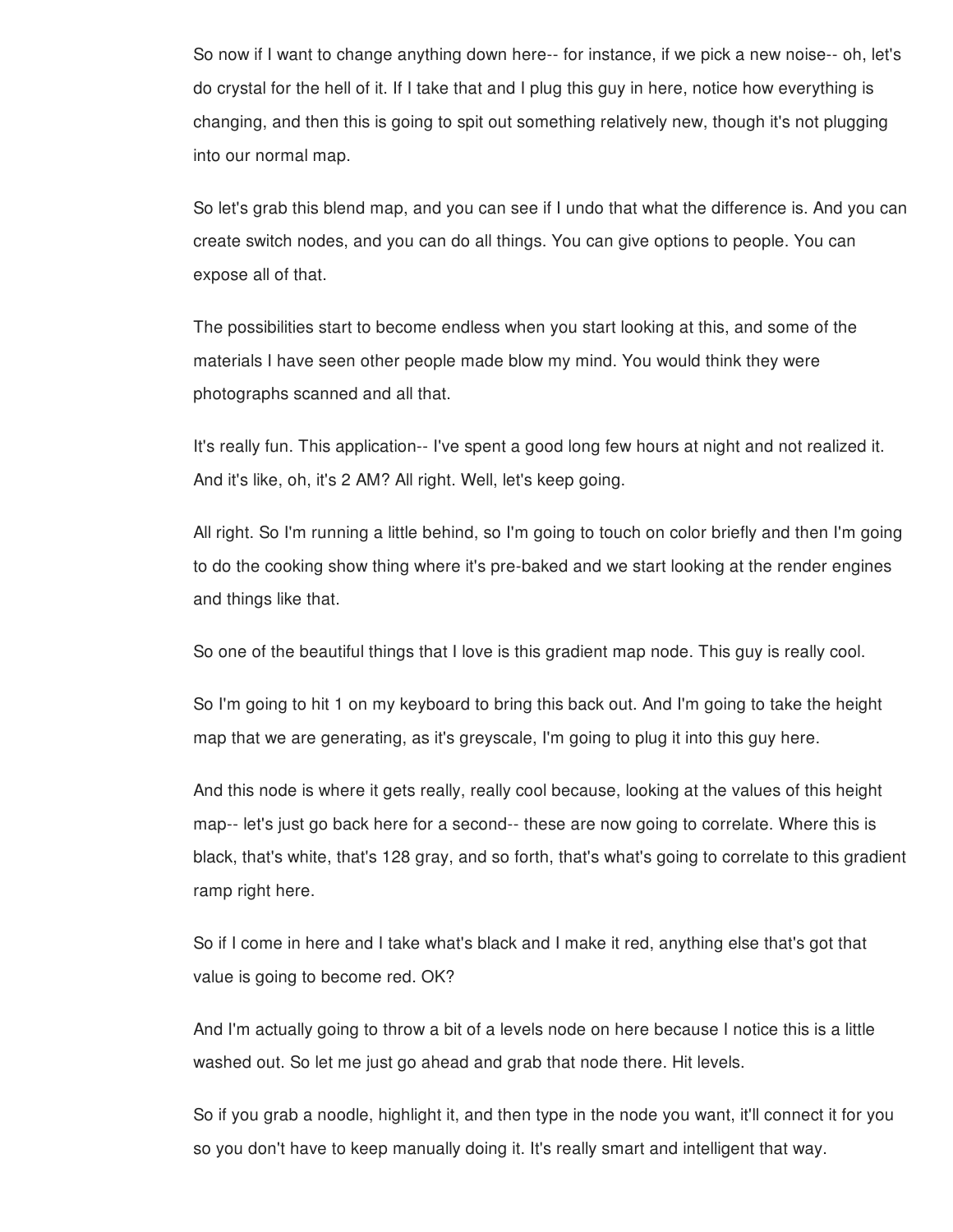And I'm just going to go and hit auto levels, and that should do it. All right. And so what I can do then is, if I start introducing another color, I can clamp that a little bit. And then if I want to make this blue, for instance, right?

You can see how this node starts to become really crazy. This is how you start to make wood, in that variation of the colors of wood. Some people put millions and millions-- and the other really cool tool I like in the gradient node-- and I'm going to move this guy over real quick.

No. To the side. Thank you. I'm going to go ahead and pull up our little sample.

See this pick gradient tool right here? I'm going to click this and-- oh no. I forget, it doesn't like 4k screens. It has an issue with that.

What I can do-- and I'll go ahead and just do an example here-- if I click and drag over these colors like this, it's going to create a gradient from the colors I've selected, which is really powerful.

Yeah. You can go to town with this. It's a good way to start. Sometimes it will give you a little too much, and you'll want to come in here and start picking out the colors you don't want, or if you want to change anything, but this is really cool.

Let's just go ahead and take a look at-- I'm going to do-- so we'll go ahead and take a look at this. This is some wood tiling I made.

Again, like I was talking about, how many people hate making these wood tiles? It drives me up the wall, but now I can do that.

Now, notice even with a reflection, I've got different levels of glossiness across the board. And again, going back to that one node where it's like, OK, this is that black and white version and it's driving all of that as one node.

If I change this-- if I give it more tiles or less tiles-- all of that's going to update. Where was I going? Oh, I was going with a gradient.

OK. So let's go ahead and look at the color here. So I've got the levels, and here's my gradient map for this. So if I View Gradient Editor-- and this is now driving the greyscale version of this.

The other cool thing, too, is notice I'm having to double-click to select a node like this. If you want to make an adjustment and view another node at the same time-- for instance, let's say--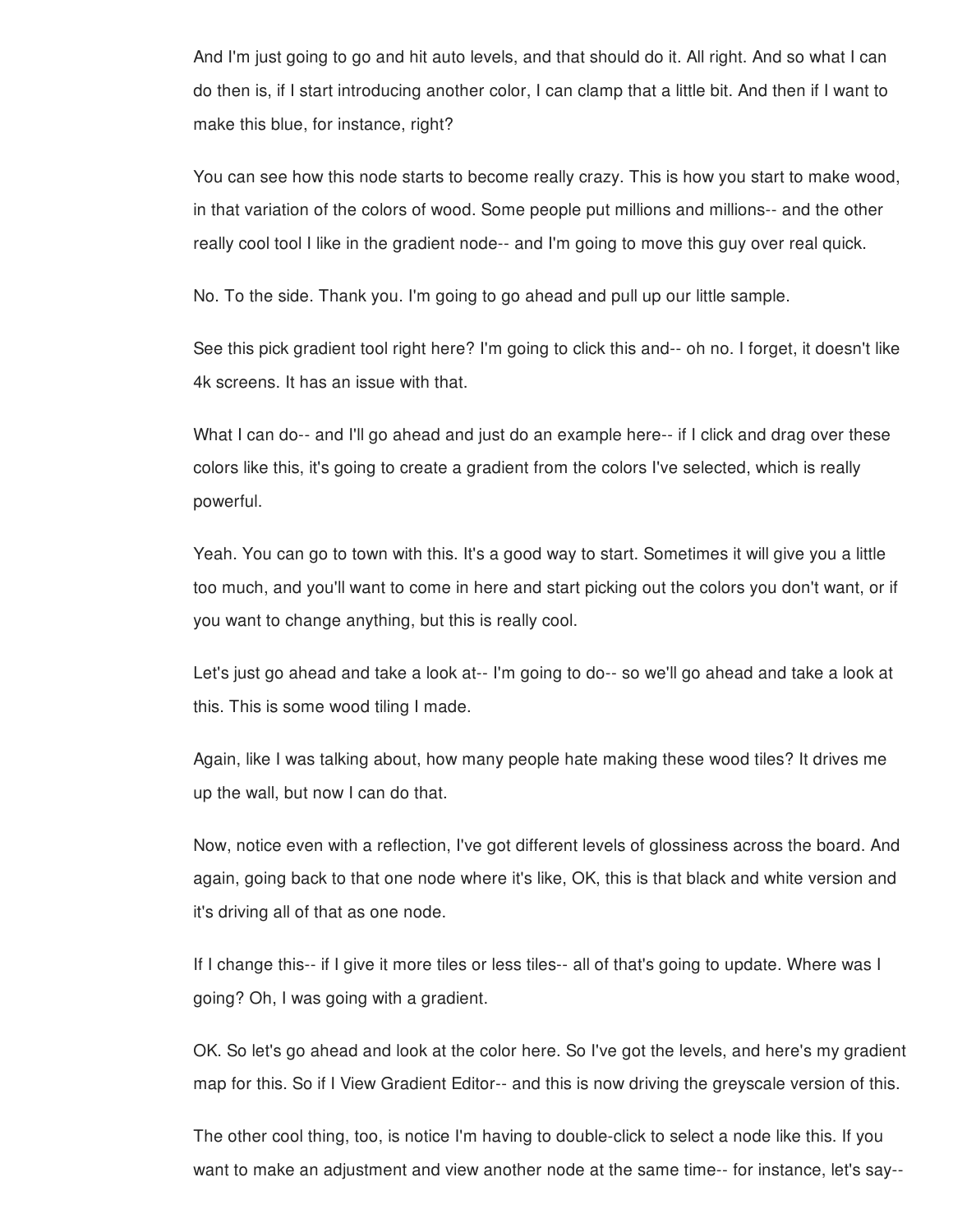I can single-click and then I can start making adjustments.

This isn't really the greatest example. Well, let's see if I come in here-- OK. So if I double-click this node here and I single-click this level node, realize the first node I double-clicked that I'm wanting to see the preview on is visible and I can come in here and I can change the levels node, and I can see how it's affecting the other node that I want to see how it previews on.

So just note, if you want to double-click on a node to edit and preview, it's double-click. If you single-click a node, you're still technically previewing the other node you were previously on.

And that's how that's done. And so here is a really cool thing, and I was going to show this on the stone, but let's just go ahead since this is done.

So we got that. And one thing I love to do to start introducing variations of color, now-- and this is a really cool trick I picked up at Substance Days-- you start with this gradient node, and then we can add a hue saturation mode on top.

You can blend the two together and then use a mask to control how that color is. So if I double-click this node and would click here, and if I just start really changing this-- so you can see how you can start introducing crazy variations of color.

Now, no one wants to do that, but you can start to add just that slight variation. Again, it's breaking up that procedural effect.

And you can see, this one is super reds. If I come down here and we take a look at this node, it's subtle, but it's there.

Maybe if I invert these a little bit you can see it better. No. But it's there. The wood I was looking at had these really nice red hues that flew throughout.

So with that being said, let's say you're done with this material. How do I get it out?

Also to note real quick is that you're not limited to these output nodes. You can create a new output node.

So if you hit space and come down to output, right here under Usage it says Add Item, and then you can name this anything you want.

So for instance, if you wanted a height map for some displacement, that doesn't come by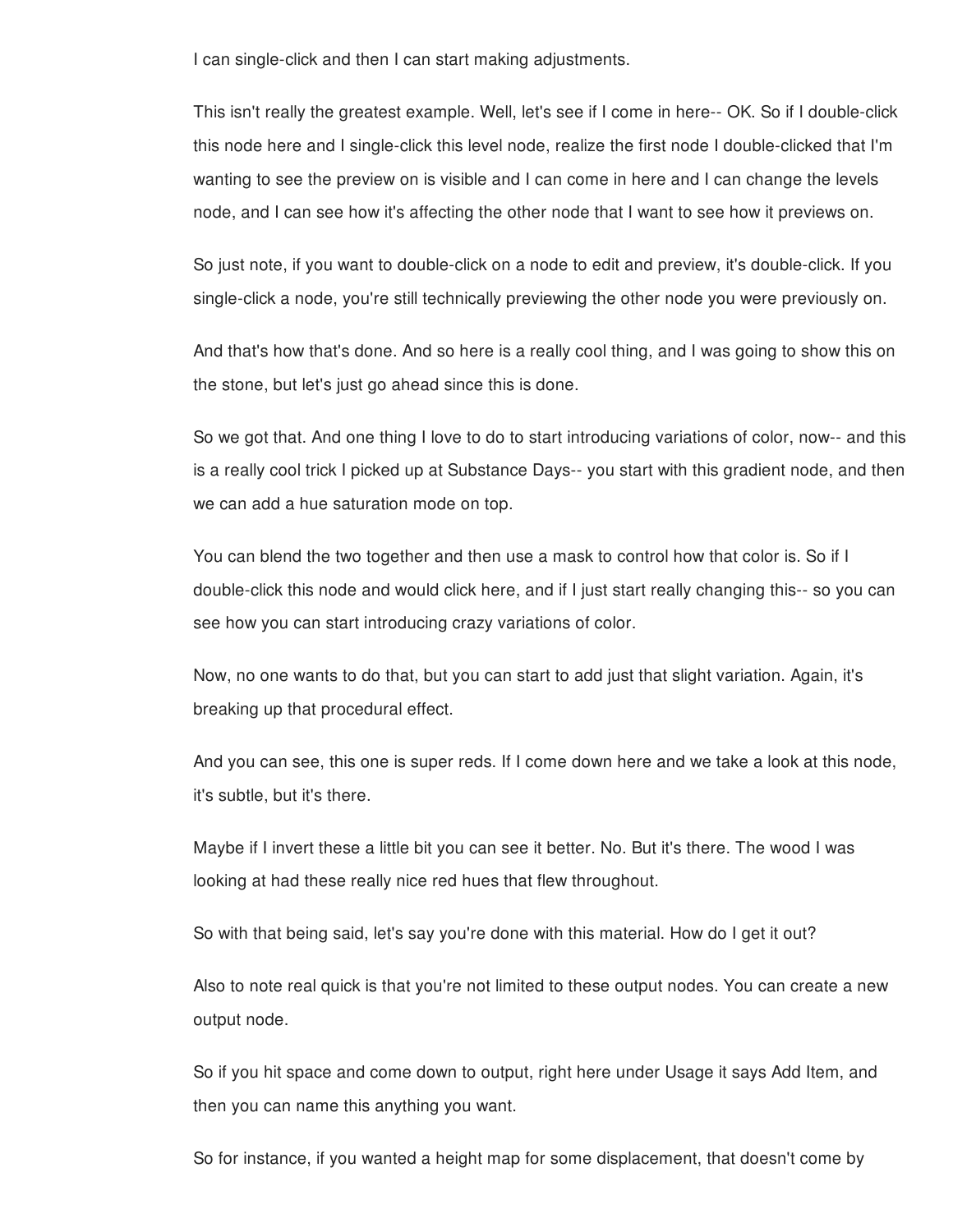default with the template, but all you would need to do is pick Height from here. Call this Height.

And now if I plugged in the height map down from here and then I went to Materials, Default, Edit, this is where you can find the displacement. So I can update the tessellation factor of the mesh. And then here's the scale.

And I probably need to, say, right-click output nodes to view how that displacement is working. And you can kind of see it if I crank this up a little more. And maybe really do it.

That's too much, but you guys get the idea. That's how you can add the displacement I was talking about earlier.

And if you want to tile, too, you can find that. So that was, again, Materials, Default, Edit. And then I can tile the texture on here and see how that works.

So let's say we want to go ahead and now move this out to another engine. And So let's say we're going to go to Unity.

If you right-click on this package over here and do export.sbsar, that's how we do this. We're going to go ahead and we're going to make a new little file, and I'm just going to put it on my desktop at the moment.

I'm going to call it that. I'm going to hit Save. If you've exposed any additional parameters- maybe you had, again, different tile patterns you wanted to do, if you wanted to add wetness, you name it-- those would be listed here, and you'll check which ones you want to go with the package file and you click OK.

And that pretty much just spits out a brand new little file right there. Now, inside of Unity it's super easy to bring it in. All you have to do is click and drag it in like that.

So for Unreal-- if you're using Unreal-- you have to make sure you download the free Substance plugin from the Unreal assets store. That's the only other additional step. Otherwise, you click and drag it in Unreal and it works the same way.

I have been told-- I haven't used it with Stingray yet, but I've been told it's the exact same workflow. So I just picked Unity to do this in.

And now we've got our little Substance material right there. You see the little red flame. If I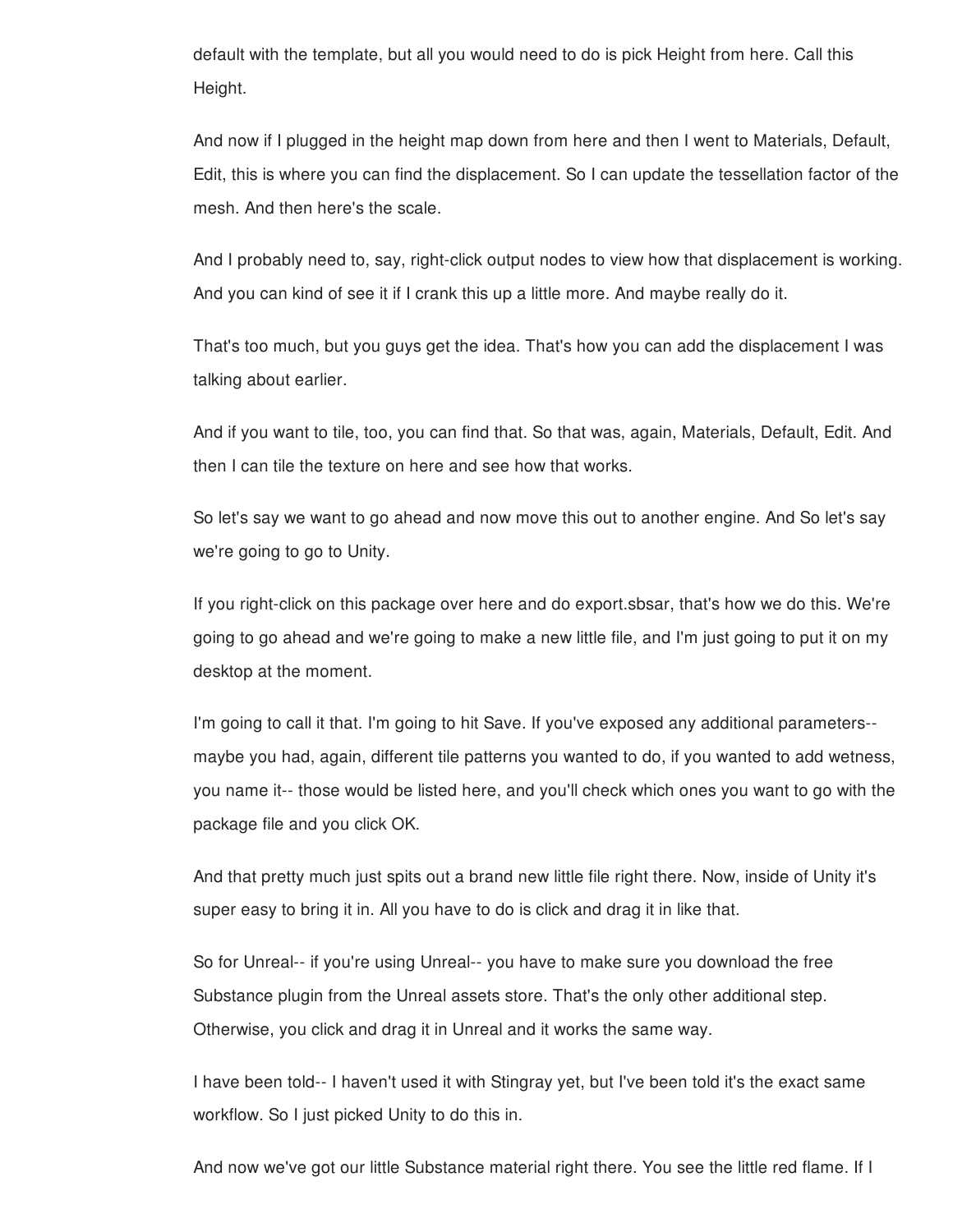drop that down, we've got our outputs that came with it and then we actually have the shader itself.

So don't click and drag the actual Substance file into the viewport. It's not going to do anything. You have to click and drag the material like so. Like that.

And then if I double-click this and I come over to the Inspector, I can do the tiling offset to, let's say, like 3. Right? And then now that's my wood floor in Unity. That's how easy that was.

And then you can come down here, and I can override. So by default it's at 512. If I want that at 2k by 2k, I'm compressed because I'm not making a game.

Don't fail me now. And now our texture is at 2k by 2k. So that's unity. Pretty straightforward. I'm not going to spend too much more time on that.

But let's go ahead and take a look at some of the heavy hitters. So let's look at V-Ray at first. Right?

So to get out, V-Ray doesn't support roughness or metallic. Again, this is what I was going back-- so we're working in the metallic roughness workflow.

That's not unique to games anymore, and I'll get to that, but we're now looking at-- oh, I am running out of time. We're looking at ray trace engines, so we need to move to reflection and roughness.

So the guys at Algorithmic have made a little tool. So if I want to make a new graph by clicking on the package, going to New Substance Graph, I'm going to click Empty, and I'm going to leave it, again, relative to the parent. 16-Bit. Click OK.

This is where we need to reset the resolution of this graph to zero because when we bring it into the next graph, it will automatically come in at 2k and then when we try to resize this graph we'll double up on the original node. So it'll become 4k feeding it into-- it gets messy, so just make sure when you start moving graphs around that you zero them out a little bit.

So I'm going to click and drag this graph into here. There we go. I'm going to type in Convert. And there is this base color metallic roughness convert node here.

And we're going to switch this from Target from PBR to fuse specular gloss, which means if you're working in spec gloss and you want to convert to metallic roughness, you can use this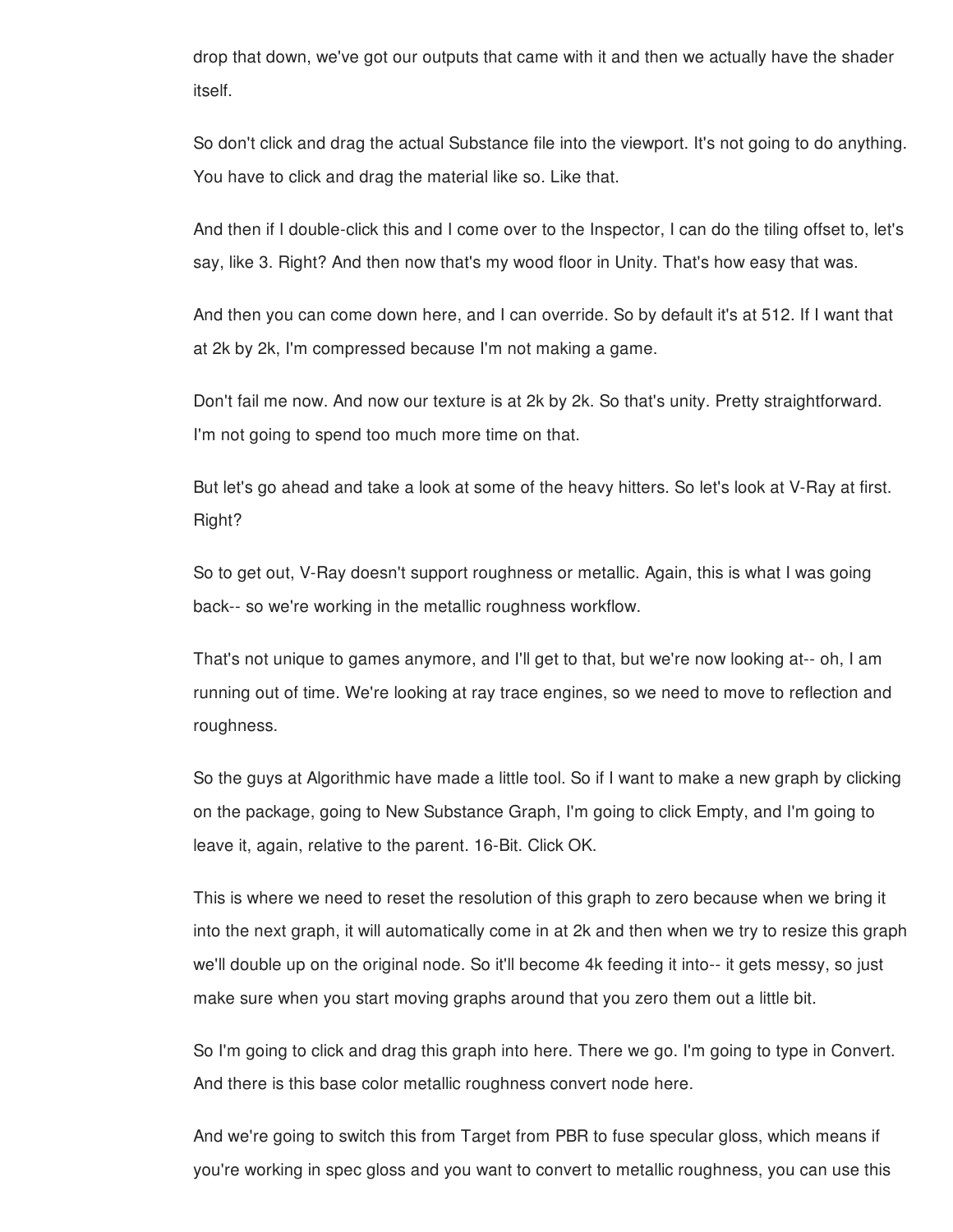node. Or if you notice, we have V-Ray, Corona, Redshift, and Arnold here.

For the most part, we're going to use V-Ray. If you're going to use Corona, use the Corona 1. If you're going to use Redshift, don't use Redshift. Redshift changed their material to metallic roughness now, so their shader in Redshift supports the metallic roughness workflow. So when we go to art in a second, we're not going to do this little convert node. We can actually just export the outputs here into bitmaps and then plug them right into Art and Redshift and anything that supports metallic roughness.

So we've got that, and I'm going to hit 3 on the keyboard to move to Material mode. I'm just going to go ahead and click and drag that into here, which gets him ready.

I'm going to switch this to V-Ray. You can use the V-Ray preset for Mental Ray and Iray as well. And honestly, in most other rendering engines the V-Ray preset will probably work just fine.

Because at the end of the day, there's only three properties that you really need to pay attention to. Fuse, Reflection, and Glossiness. And all materials have some form of channel for that.

And once we have that, I'm going to right-click on this guy and this is where it gets a little easy. I'm going to do Create, and I'm going to do output nodes.

And it's going to ask me, do you want to create hidden connectors? And just say no. And it generates the diffuse map. No longer base color. So now diffuse.

We've got the reflection, which is pretty much always going to be pure light, unless you're making a metal and then this is the color of the metal. We have our glossiness map, and we have the index of refraction map.

So I'm not really going to use the IOR map because it's one material and I like setting the IOR in the shader itself, but if you're mixing and matching metals and dielectrics together in the same substance texture, you are going to need this because that's going to tell the shader what's metal and what's not, and how reflective one surface is against the other. So this is an important map, but we're not going to deal with it today.

Again, we're just looking at Diffuse, Reflection, and Glossiness, the three properties that every single material needs. So notice everything is at 256, including our little base material we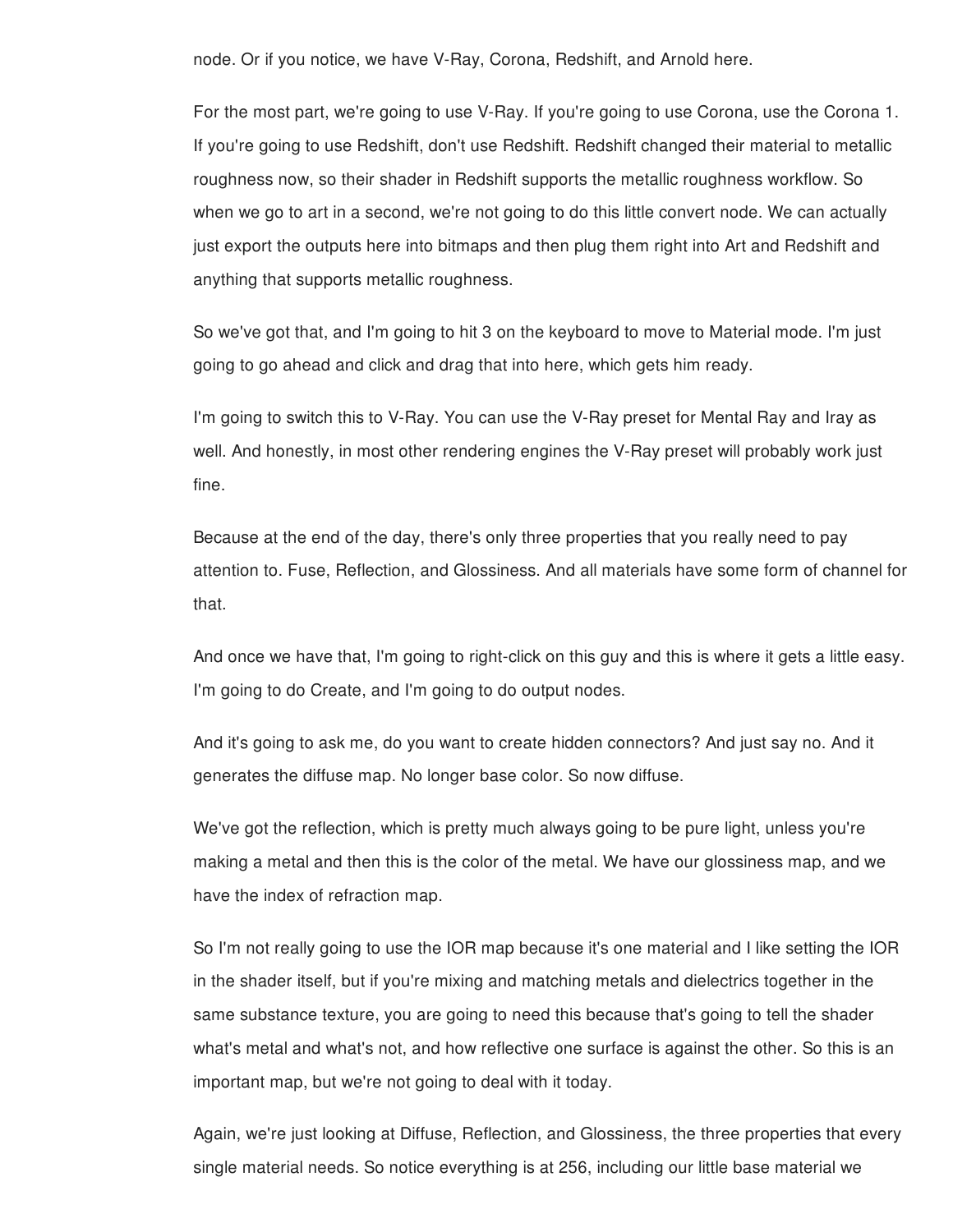brought in.

I'm going to upgrade this to a 2k map. And then we're going to export. We're going to click this little gear. We're going to do Export Outputs.

And here you can pick any format you want. I'm just going to go with jpeg for the moment. And we're going to dump these.

Let's do just on the desktop. It's fine. I'm going to hit Save All. And if we look at the desktop, there they are.

Now, we called them New Graph. You can name them and add other variations, but on the case of time, I'm going to open up Material Editor here in V-Ray.

So we're going to do Diffuse, General Bitmap. We're going to pick that map there.

I'm not going to load in the reflection map because it was just a solid color, so to save on memory I'm just going to leave that white like I have here already. But in the glossiness, we'll go ahead and load that bitmap in.

Now here's the key part. In Max-- and I'm getting ahead of myself-- in Max, you have to make sure that your gamma and LUT is set up like this. It should be by default in 2017.

Reason being is that diffuse maps are in SRGB. Their gamma has to be converted, and I cover this in the handout a little more in-depth.

But maps like the reflection glossiness, normal maps, things like that, they have to come in linearly. And this is for every single rendering engine. This is not just V-Ray.

And so in Max, we'll have to tell that as we load in the map by clicking on our map and not picking automatic, but by clicking override and making sure this says 1. If you don't do this, especially with normal maps, it's not going to render properly regardless of anything you're doing, whether it be with Substance or not. This is just required for the rendering engine to work properly.

And again, that's every rendering engine, whether it be Unity or Unreal-- now, Unity does it all behind the scenes for you. Unreal, you actually do have to specify with the bitmaps what's SRGB and what's not.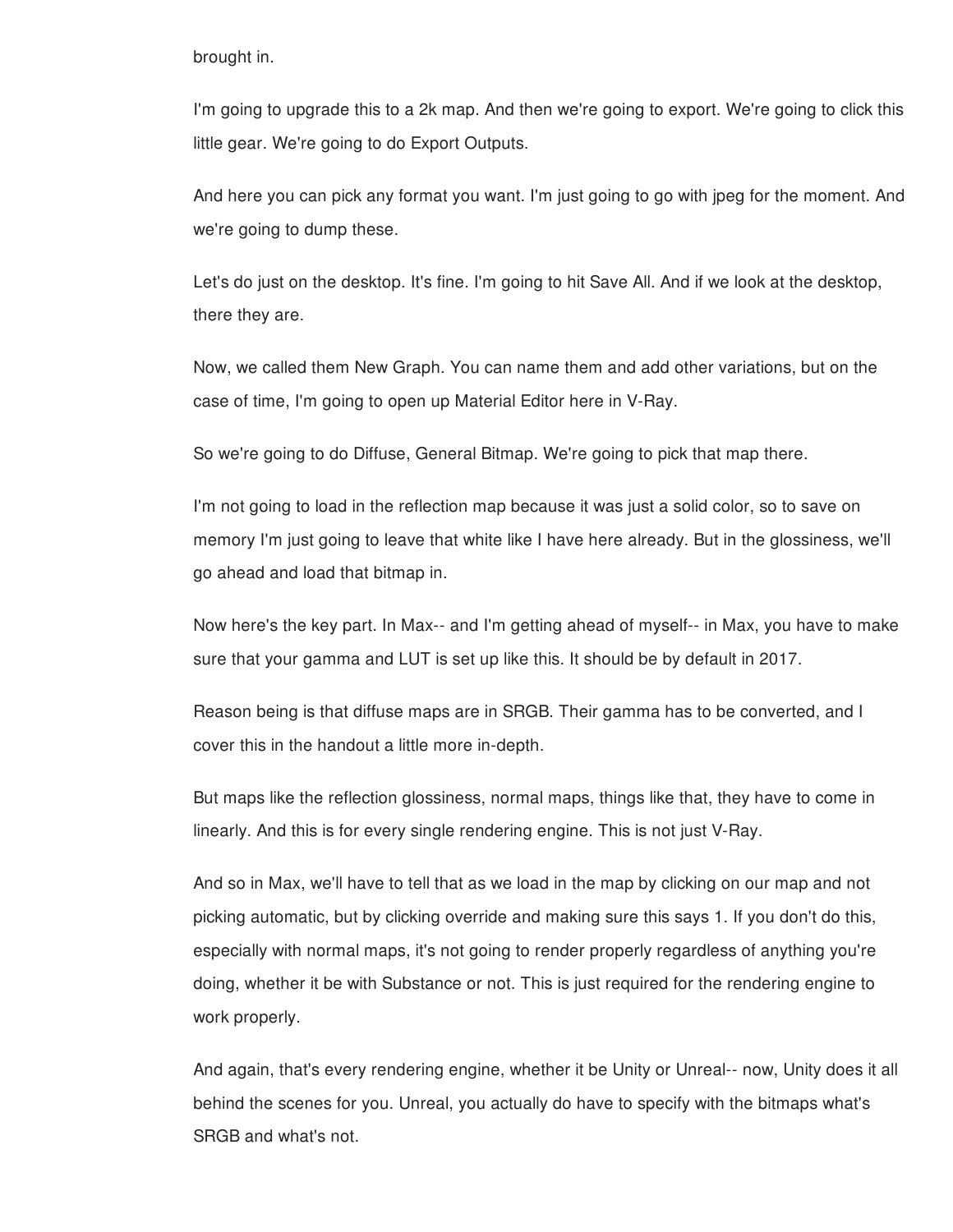And for the normal map, we're going to find Bump. Where did Bump go? Ah, it's up here. For a normal map, for V-Ray at least, we have to load in the V-Ray normal and then we can load in the bitmap.

And I have no normal map. Oh, that's right. OK. So again, we have to make a new output node because with the Converter it doesn't convert normal maps because it doesn't need to.

So I'm going to click that. I'm going to change this to a normal like so. Let's call this normal. Does anyone have any questions? I'm going to start taking questions so we have some-- go for it.

- **AUDIENCE:** Going back a long ways to things like [INAUDIBLE] and more recently, things like [INAUDIBLE] maps that do a lot of procedural map creation and distortion you've shown, they look beautiful in still images, but they introduce huge amounts of [INAUDIBLE].
- **PRESENTER:** Fairly well. I haven't really done too many animations recently. I do a lot of still renderings. But since you say, let's just go ahead and--

[VIDEO PLAYBACK]

[MUSIC PLAYING]

**PRESENTER:** I'm going to scrub though this a little bit, but if anyone has played any of these games, all of this used Substance.

> If it's looking good here, I can only imagine it looks fairly well [INAUDIBLE]. And if anyone is going to play-- what is it, Watchdogs 2? That's the new one that just came out. That's all Substance. Or a good chunk of it is Substance. So you guys kind of get the idea the power behind it.

So again, cooking show-wise--

[END PLAYBACK]

**PRESENTER:** --I've already pre-rendered a lot of things. So let's just jump into that. So this is what it looks like rendered with Art.

> Now, again, I mentioned Art. Art and Redshift both use the metallic roughness workflow, so you can completely skip the converting I did just here.